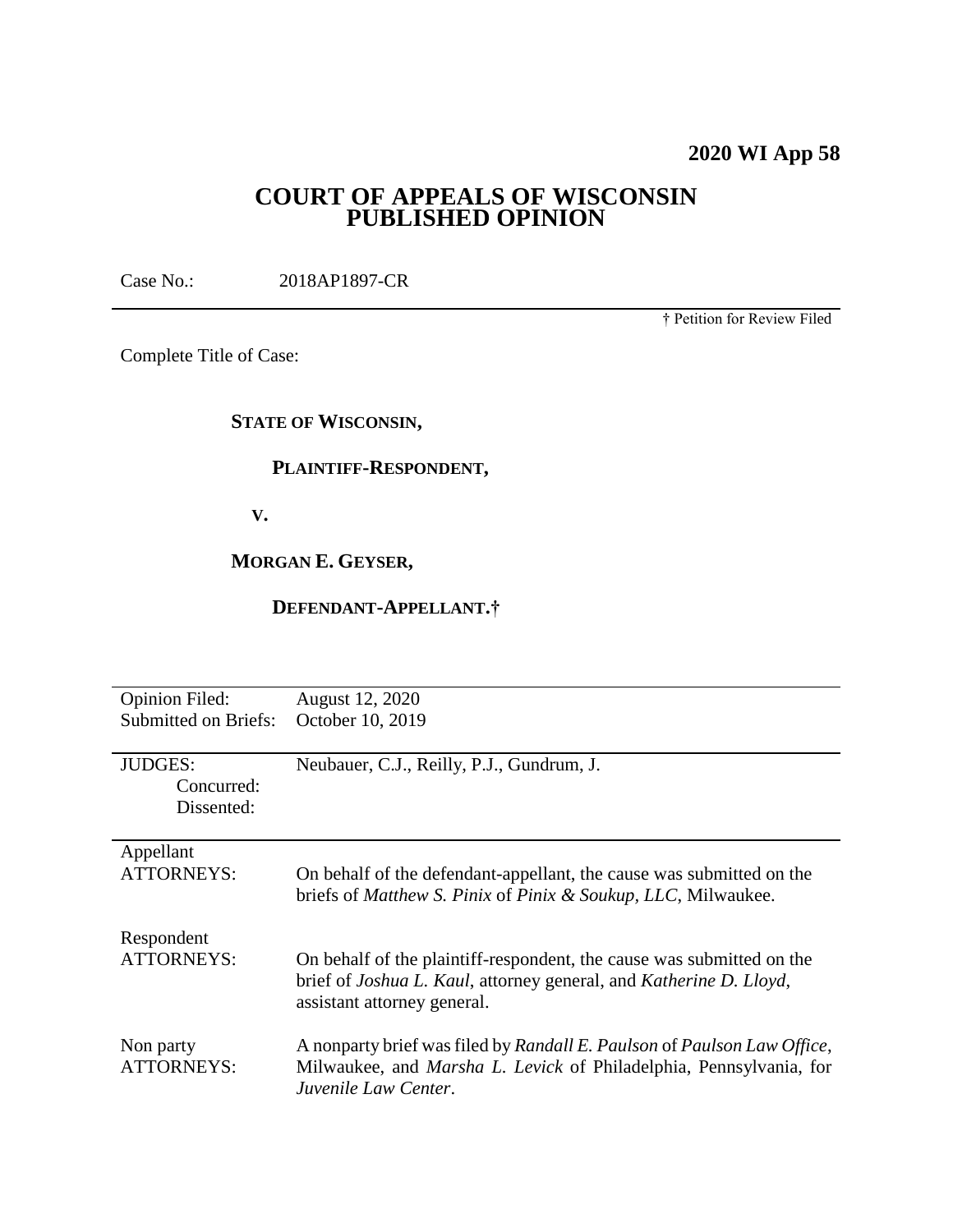### **2020 WI App 58**

# **COURT OF APPEALS DECISION DATED AND FILED**

### **August 12, 2020**

**Sheila T. Reiff Clerk of Court of Appeals** **NOTICE**

**This opinion is subject to further editing. If published, the official version will appear in the bound volume of the Official Reports.** 

**A party may file with the Supreme Court a petition to review an adverse decision by the Court of Appeals.** *See* **WIS. STAT. § 808.10 and RULE 809.62.** 

# **Appeal No. 2018AP1897-CR Cir. Ct. No. 2014CF596 STATE OF WISCONSIN IN COURT OF APPEALS**

**STATE OF WISCONSIN,**

 **PLAINTIFF-RESPONDENT,**

 **V.**

**MORGAN E. GEYSER,**

 **DEFENDANT-APPELLANT.**

APPEAL from an order of the circuit court for Waukesha County: MICHAEL O. BOHREN, Judge. *Affirmed*.

Before Neubauer, C.J., Reilly, P.J., and Gundrum, J.

¶1 GUNDRUM, J. On May 31, 2014, twelve-year-old Morgan Geyser, with the aid of twelve-year-old Anissa Weier, repeatedly stabbed her friend, the twelve-year-old victim in this case. Geyser's attack brought the victim to the brink of death, but she very fortunately survived. As a result of the attack, Geyser and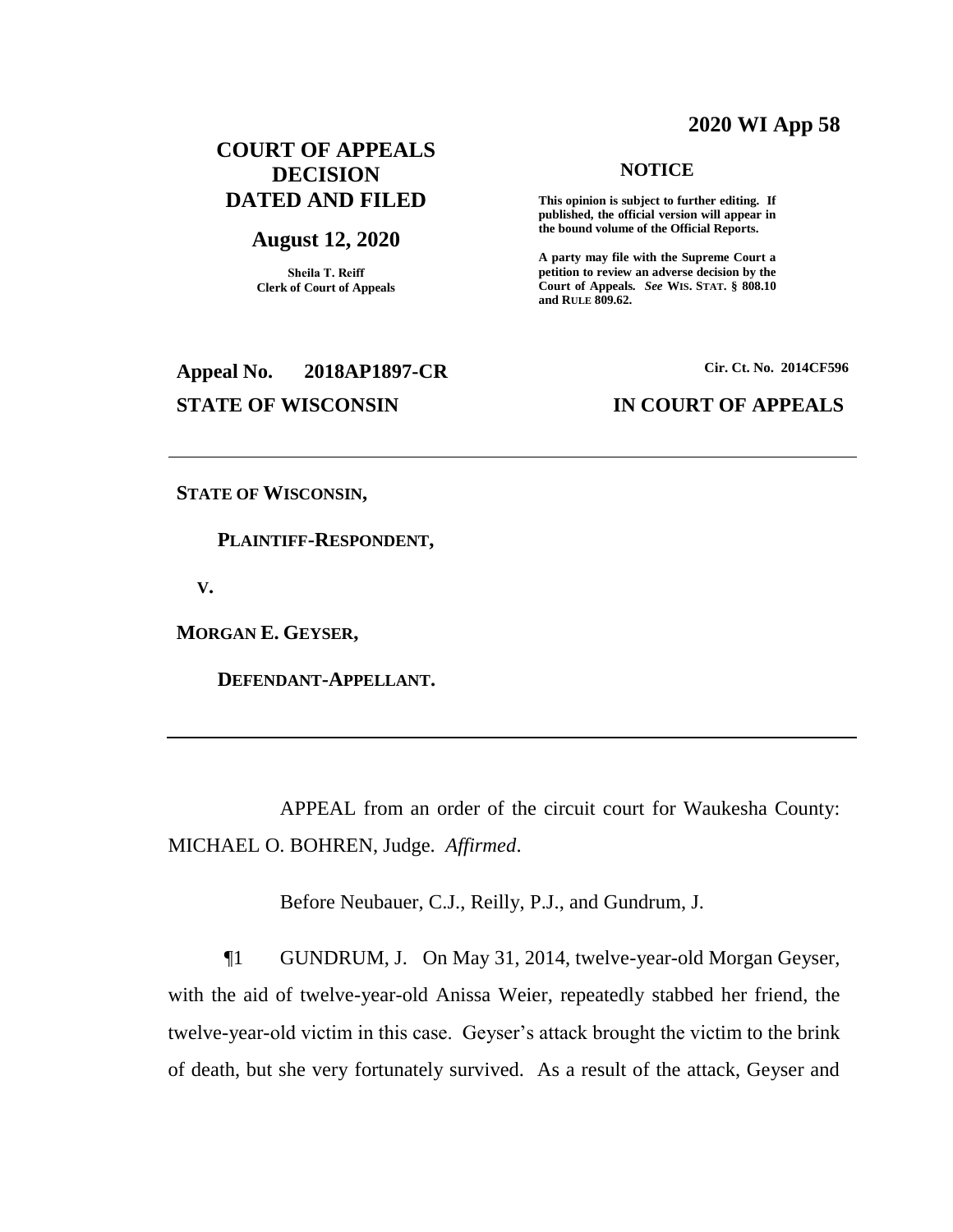Weier were charged in adult court with attempted first-degree intentional homicide, with use of a dangerous weapon, as parties to the crime.

¶2 A preliminary hearing was held to determine whether probable cause existed that Geyser and Weier had committed that adult-court-jurisdictionconferring offense and thus whether the matter should remain in adult court. Despite the efforts of Geyser and Weier to convince the court the charge should be reduced to attempted second-degree intentional homicide—resulting in a loss of exclusive original adult-court jurisdiction—the court found probable cause that both defendants committed attempted first-degree intentional homicide and bound them over for trial in adult court. In this appeal, Geyser claims the court erred in binding her over rather than discharging her from adult court. We conclude the court did not err.

¶3 As the case was pending, Geyser filed a motion to suppress a statement she made to Waukesha Police Department Detective Thomas Casey following the attack.<sup>1</sup> She claimed, and claims on appeal, that she did not knowingly, intelligently, and voluntarily waive her *Miranda*<sup>2</sup> rights prior to providing this statement, and thus the statement was unconstitutionally procured,

<sup>&</sup>lt;sup>1</sup> In her suppression motion, Geyser also challenged incriminating comments she made to Waukesha County Lieutenant Paul Renkas at the time of her arrest. On appeal, she is a bit vague as to precisely which statement(s) to law enforcement she is referring to in her appellate briefing. It seems clear from the totality of her arguments, however, that she is challenging the statement she made to Detective Thomas Casey as all of the arguments she develops relate to her statement to Casey, and she fails to develop any arguments related to her comments to Renkas or any other comments she made to law enforcement. Thus, she has abandoned her challenge related to her comments to Renkas and forfeited any potential challenge to other comments she made to law enforcement. *See A.O. Smith Corp. v. Allstate Ins. Cos.*, 222 Wis. 2d 475, 491, 588 N.W.2d 285 (Ct. App. 1998) ("[A]n issue raised in the trial court, but not raised on appeal, is deemed abandoned."); *Schill v. Wisconsin Rapids Sch. Dist.*, 2010 WI 86, ¶45 & n.21, 327 Wis. 2d 572, 786 N.W.2d 177 (issues not raised in the circuit court are generally forfeited).

<sup>2</sup> *Miranda v. Arizona*, 384 U.S. 436 (1966).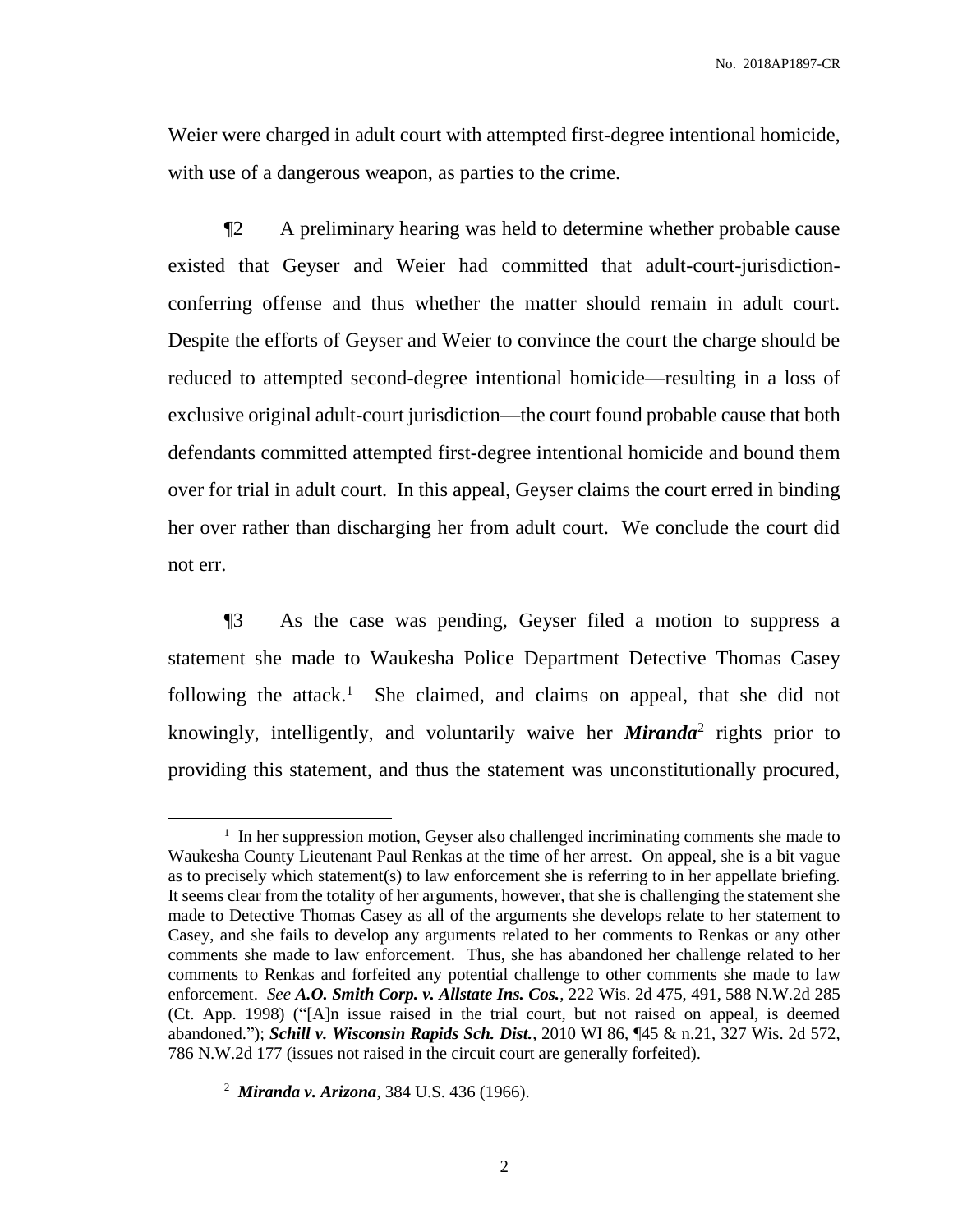and the circuit court erred in declining to suppress it. We need not decide whether the court erred in denying this motion because we conclude that even if it did err, such error was harmless beyond a reasonable doubt due to the additional, unchallenged and overwhelming evidence in this case.

### *Background*

¶4 The following evidence was presented at the preliminary hearing.

¶5 Detective Michelle Trussoni of the Waukesha Police Department testified as to her interview of accomplice Weier following the attack. Weier told Trussoni that she and Geyser had engaged in significant planning to kill the victim for months leading up to the attack, and Geyser had decided, and Weier agreed, they would kill the victim in conjunction with a birthday sleepover at Geyser's house May 30 through May 31, 2014. Weier told Trussoni about a fictional internet character named Slenderman and that prior to the attack, Geyser had told Weier they needed to become "proxies" of Slenderman and could do so by killing the victim. Although Weier "struggled with" the decision to kill the victim, "she really wanted to prove the skeptics wrong and … prove herself worthy of Slenderman."

¶6 Geyser came up with the original murder plan, which was for her and Weier to wake up around 2:00 a.m. during the sleepover, put duct tape over the victim's mouth, and "stab [her] in the neck and she would bleed out." They ended up not attacking the victim during the night, but in the morning agreed they would kill her at the park by stabbing her in one of the bathroom stalls. They chose the bathroom because "the blood would then drain down into the … floor drain," and they "could close the door to the stall, nobody would know [the victim] was in there." After killing the victim, they would begin a trek to Nicolet National Forest in Northern Wisconsin to live with Slenderman.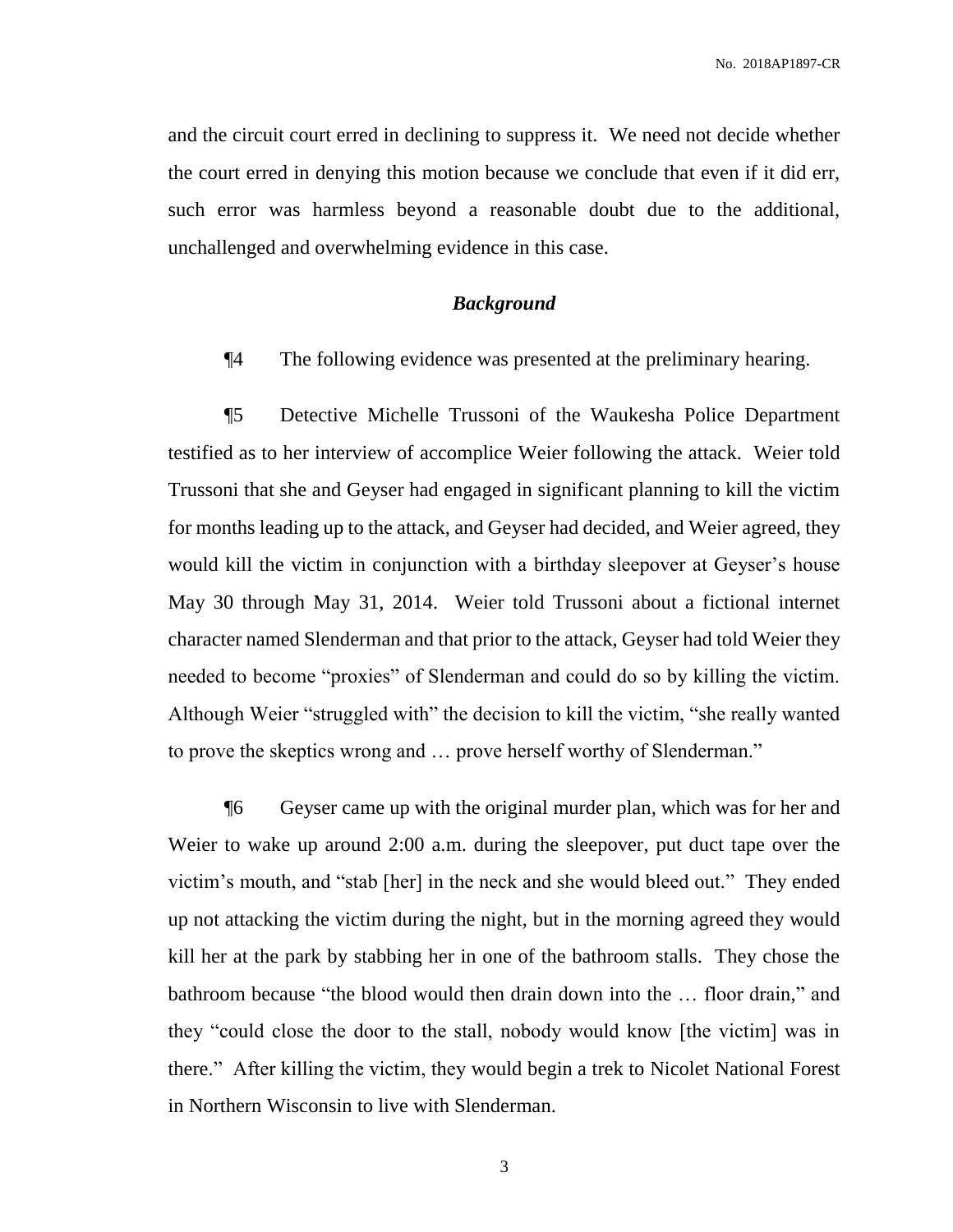¶7 The morning of the sleepover the three girls left Geyser's home and headed for the park, but before doing so, Geyser took a knife, which she showed to Weier on the way to the park. Once in the bathroom at the park, Geyser gave Weier the knife. Geyser grabbed the victim's arms from behind, but Weier was "too squeamish" to stab the victim. Weier struck the victim in the head, attempting to "knock her out," and subsequently made an excuse to the victim for striking her. All three eventually left the bathroom and went for a walk in the woods. Geyser and Weier agreed they would attack the victim there.

¶8 They began to "play" hide-and-seek in the woods. Geyser and Weier agreed that Geyser would stab the victim when Weier told her to. Weier subsequently stated, "[D]o it now" and "go ballistic, go crazy," or something similar, at which point Geyser began stabbing the victim repeatedly. They left the victim in the woods, and as they walked from the area, Geyser told Weier she believed she stabbed the victim seventeen times.

¶9 Detective Shelley Fisher testified to her interview of the victim a week after the attack. The victim told Fisher that she, Geyser, and Weier all slept over at Geyser's house in celebration of Geyser's birthday. After breakfast, Geyser suggested they go to the park. Geyser packed a bag with food, as well as some pictures, which the victim found to be "somewhat unusual … just to go to the park." After playing at the park for a while, they went into the bathroom, where Weier struck the victim's head, causing it to hit the wall. Next, Geyser told the victim and Weier to go into the bathroom stall to look at some vandalism, and when all three were in the stall, Geyser locked the door. Geyser said there really was no vandalism and then held the victim's arms back. Weier was in front of the victim, but nothing happened, prompting Geyser to say to Weier, "I thought we agreed you were going to do this" and "I need to talk to you in the next stall." Geyser and Weier went into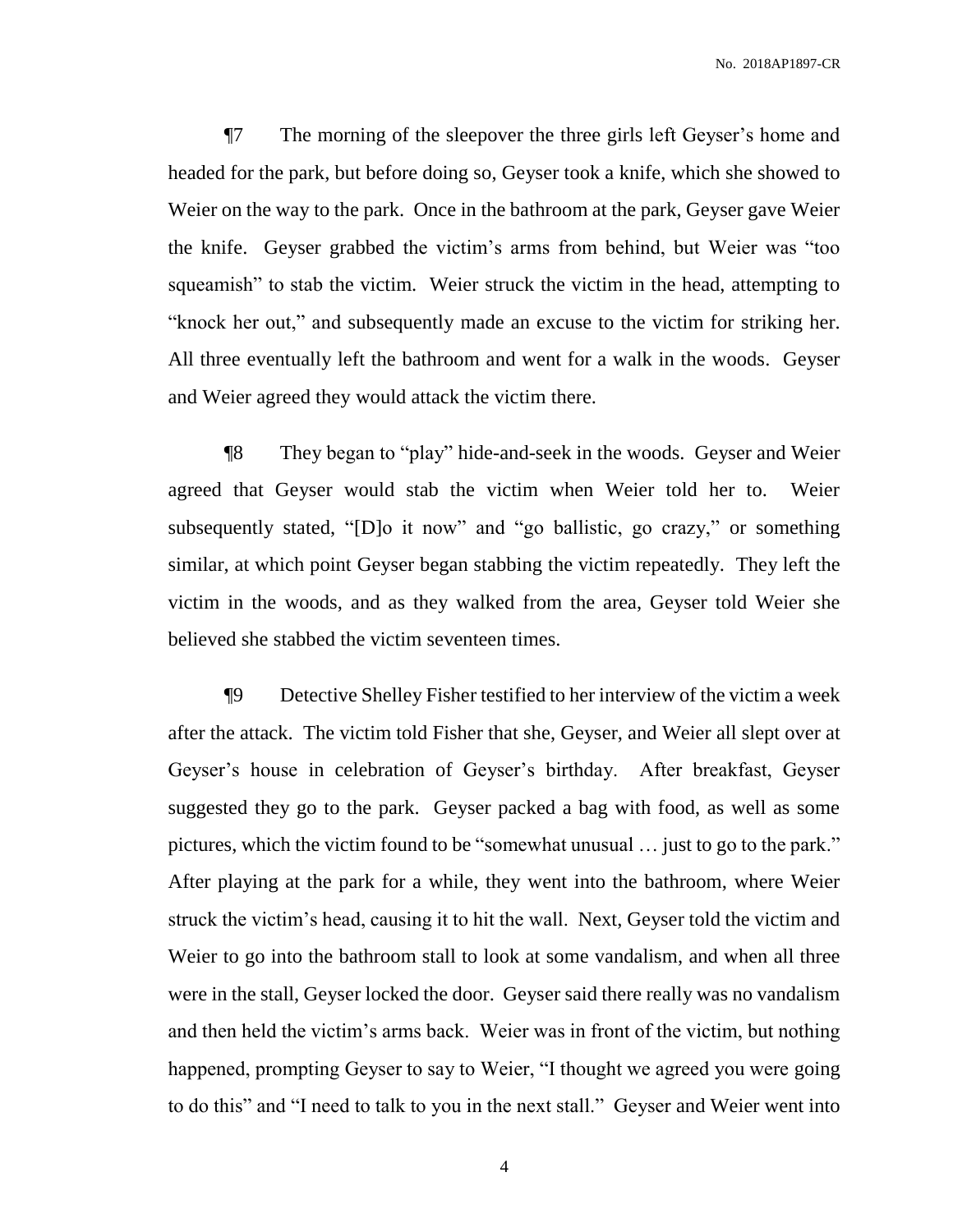the next stall to talk. They came back into the stall with the victim, and this time Weier held the victim's arms back while Geyser was in front of the victim, staring at her and "her arm was rubbing the large bag that she had brought with her." Nothing more happened, so Weier told the victim to go out to the park and play, which the victim did.

¶10 Geyser and Weier emerged from the bathroom several minutes later. Geyser suggested the three take a walk in the woods, and once in the woods, Weier suggested they play hide-and-seek. While "hiding" with the victim, Weier directed the victim to lay on the ground, which she did. Moments later, Geyser and Weier approached the victim. Geyser sat on the victim's legs, brought her face real close to the victim's face, whispered "I'm so sorry" in the victim's ear, and then began repeatedly stabbing the victim and pushing her down during the attack. They told the victim they were going to go get help; they then ran away. A passerby later secured aid for the victim.

¶11 On cross-examination, Fisher testified that during her investigation she learned of no other incidents of violent actions by Geyser and that the victim indicated this was the only occasion on which Geyser had been violent toward her. Following the attack, Fisher also found a notebook in Geyser's school locker with drawings of Slenderman and a picture of a girl "holding a knife and there's blood dripping from the knife and there's blood on her clothing."

¶12 Washington County Correctional Officer Shelley Grunke testified that Geyser was brought to the Washington County Juvenile Detention Center several hours after the attack. As part of standard processing, Grunke asked Geyser if she "planned to do anything to end her life," to which Geyser responded, "not mine, no, not mine." With follow-up questions, Grunke learned that Geyser was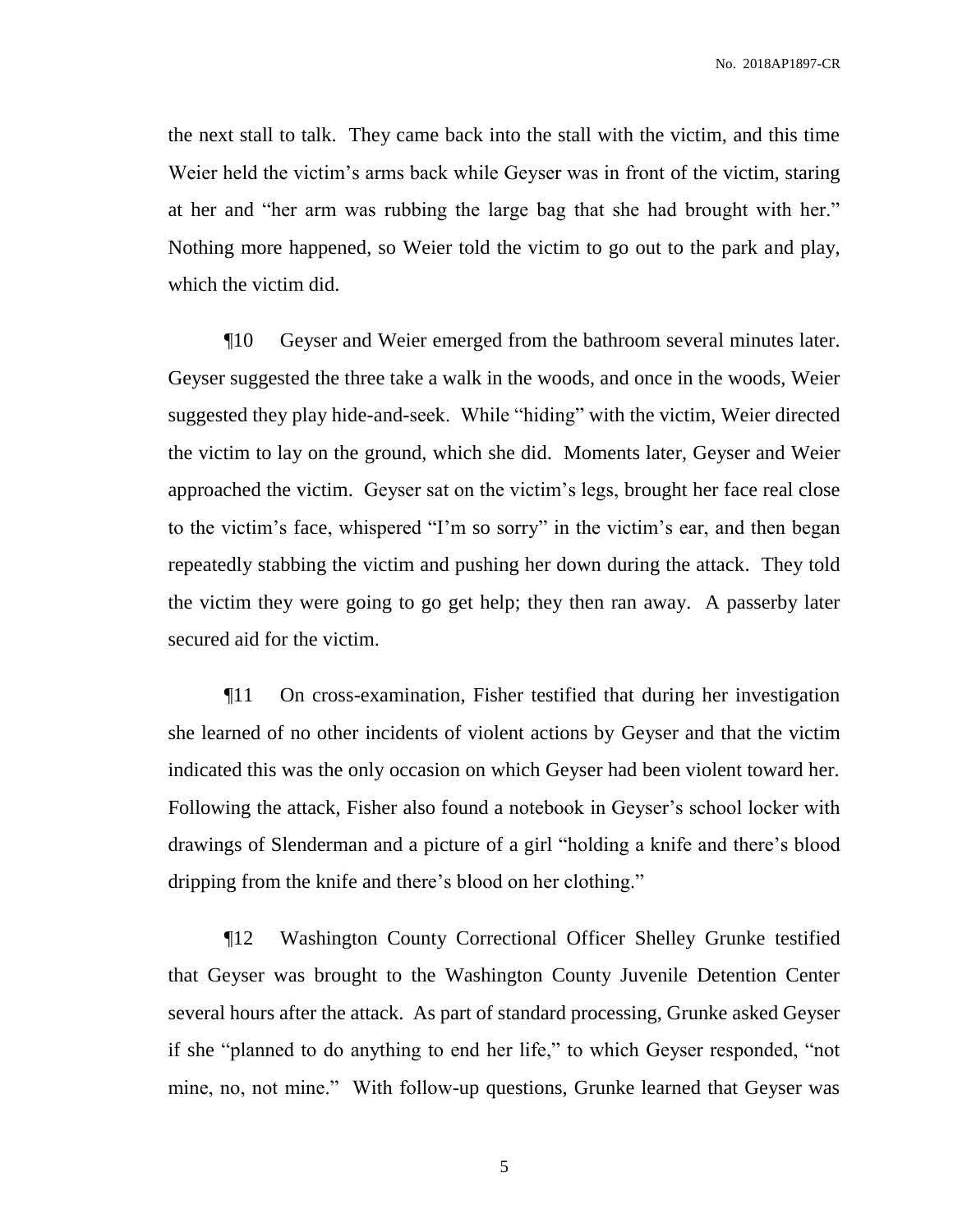referring to her "best friend." Geyser stated, "[W]ell, she was my best friend," but "[s]he hates me now, but it had to be done." Geyser also indicated she had started planning to kill the victim in December 2013.

¶13 Casey testified to his interview of Geyser at the police department several hours after the attack. Geyser told Casey that she and Weier had been planning the attack for months and were initially planning to kill the victim in conjunction with Geyser's birthday sleepover. They originally planned to stab the victim in the middle of the night but did not follow through with that plan. They then planned to stab her in the bathroom at the park, but Geyser was "not present for most of it" and instead was "singing and walking around" during the bathroom encounter. Geyser stated Weier had "tried to knock [the victim's] head into the wall to knock her out," but that did not work. They then agreed to lure the victim into the woods, and the three went to the woods and began playing hide-and-seek. Geyser told Casey she and Weier both stabbed the victim but that Weier was the first person to do so.

¶14 Deborah Collins, a doctor of clinical psychology, testified on behalf of Geyser as to the mental health evaluation she completed of Geyser following the attack. She explained that she, as well as staff at the Winnebago Mental Health Institute where Geyser was being housed, had observed Geyser's "enduring predominant belief in … the reality of Slenderman" and other fictional characters. Geyser's belief in Slenderman had been constant, unwavering, and "unyielding to rational information, to an alternative perspective." With regard to the attack, Geyser expressed to Collins that she was "motivated to do the bidding of Slenderman" and "that had she not acted on behalf of Slenderman, he could have very well killed her or her family and that she didn't want to die." Collins reported that one of the doctors at Winnebago diagnosed Geyser with schizophrenia.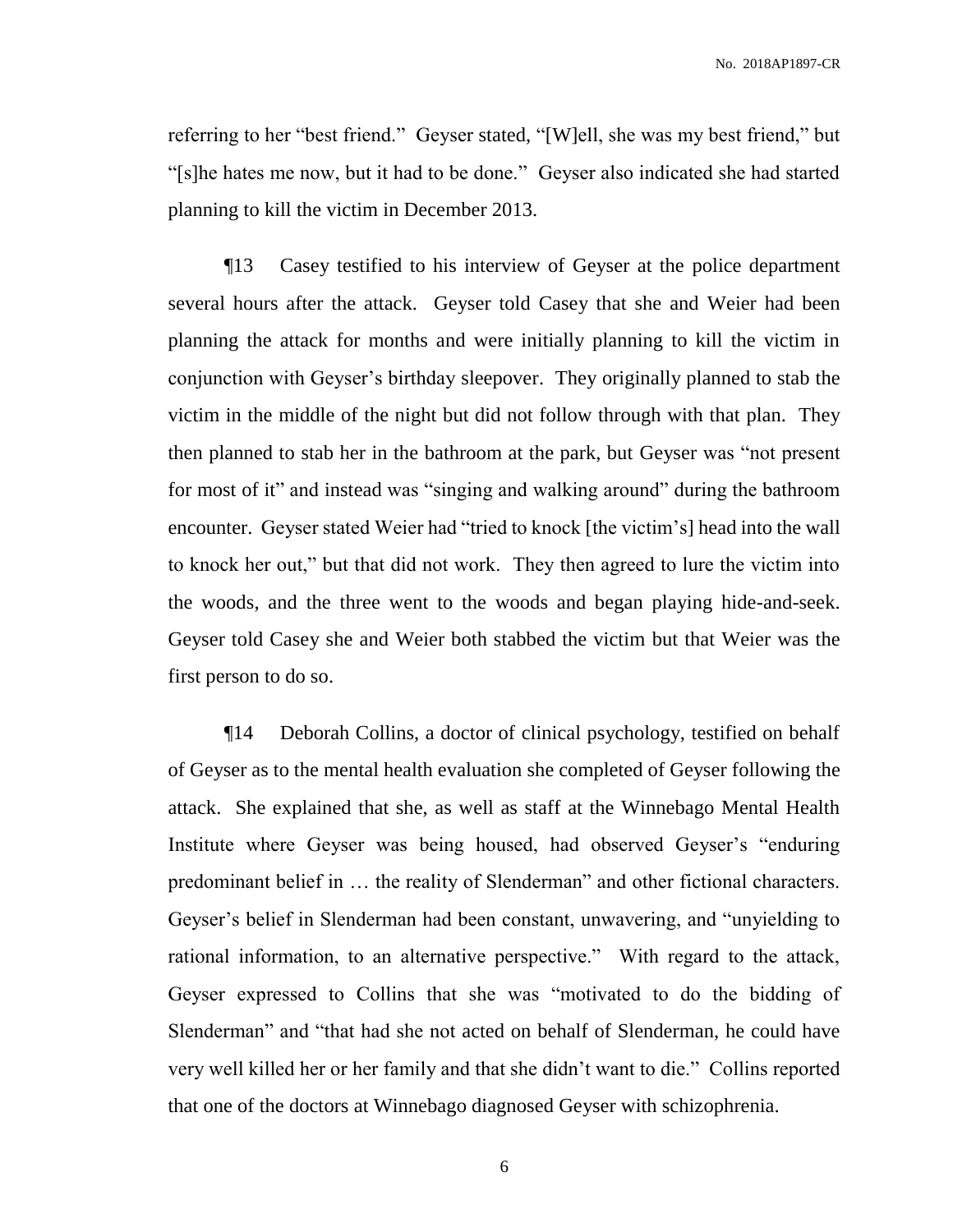¶15 Based on the evidence presented at the hearing, the circuit court determined there were several "reasons that one could argue exist" for what motivated Geyser and Weier to attempt to kill the victim: a desire to "ingratiate" themselves to Slenderman and become a "proxy" of his, a desire to prove to "skeptics" that Slenderman was real, and their "belie[f] that Slenderman would kill their families if they did not kill" the victim. The court concluded that the affirmative defense of unnecessary defensive force, supporting attempted seconddegree intentional homicide, had not been established and found probable cause to believe Geyser committed the charged offense of attempted first-degree intentional homicide.<sup>3</sup> The court then bound her over for trial.

¶16 Geyser subsequently moved to suppress the statement she made to Casey. She asserted that her due process rights were violated because she did not knowingly, intelligently, and voluntarily waive her *Miranda* rights prior to providing this statement.

¶17 At the evidentiary hearing on this motion, Waukesha County Lieutenant Paul Renkas testified that he located Geyser a few hours after the attack. Prior to doing a pat-down search of her, Renkas asked Geyser "if she had anything that would hurt me, sharp edges, needles, knives, et cetera," and Geyser told him there was a knife in her purse in the nearby tree line. Noticing blood on Geyser's clothes, he asked Geyser if she was injured; to which she responded that she was not. When Renkas asked her where the blood came from, she told him she was

 $3$  The circuit court found "specifically as to each defendant that the charge in the complaint that probable cause exists to believe that Ms. Weier and Ms. Geyser each attempted to kill [the victim] with the use of a dangerous weapon. That's a violation of [WIS. STAT. §] 940.01" (2017- 18).

All references to the Wisconsin Statutes are to the 2017-18 version unless otherwise noted.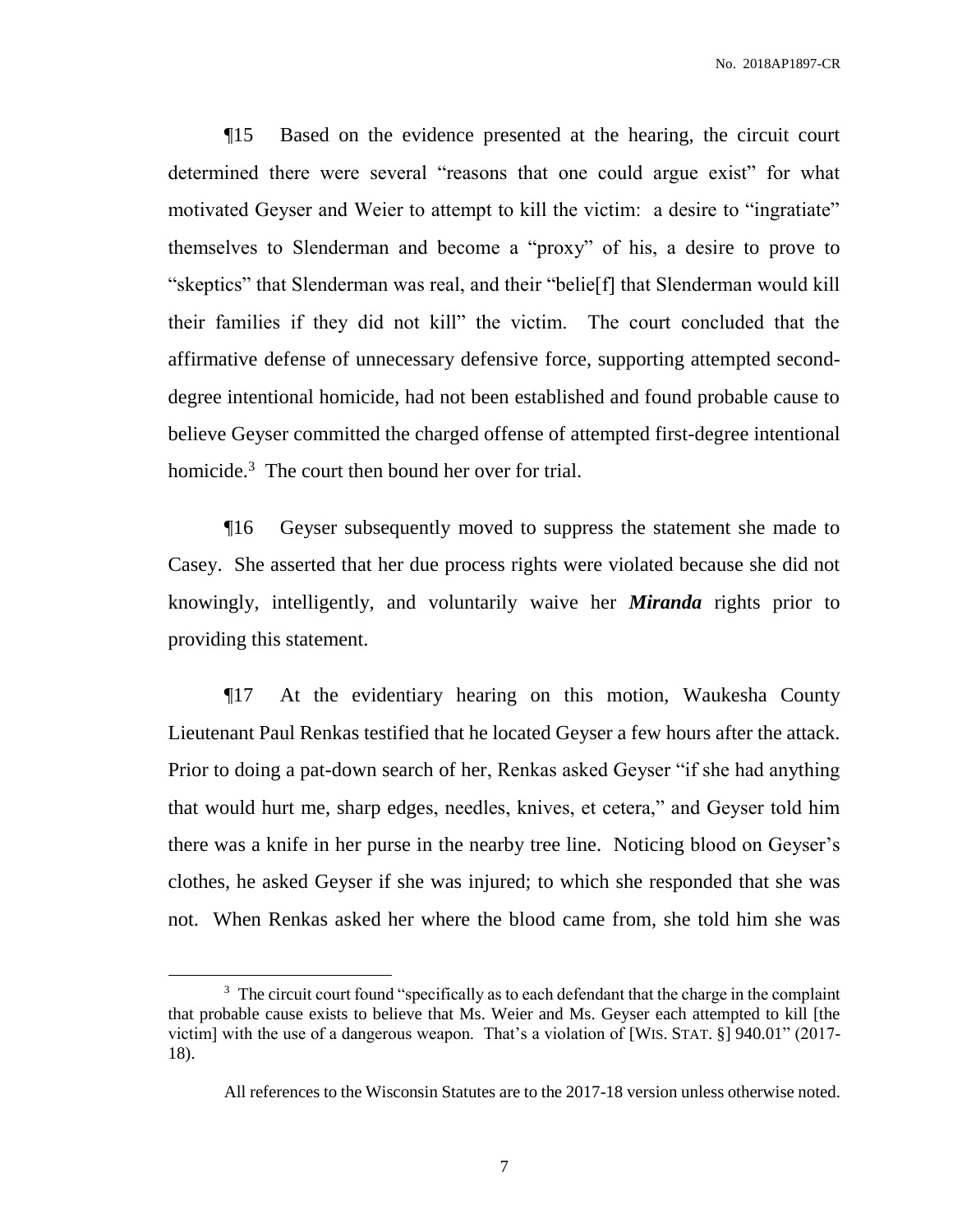"forced to stab her best friend to death." Renkas asked Geyser what happened, and Geyser told him she "and another girl had stabbed a girl and they were forced to stab her."

¶18 Casey again testified as to the statement Geyser made at the police department. Geyser discussed with Casey her preattack plans and the attack itself, which discussion was eventually reduced to writing. Geyser signed the statement, which stated that she and Weier had started planning the previous December to kill the victim, they wanted to kill her "because it was '[n]ecessary,'" and they planned to do "it" during the sleepover. Geyser added: "We talked in December about duct taping [the victim] and stabbing her while she slept, but I didn't think it was a good idea. I was suppose to set the alarm for 2:30 a.m. but didn't." She stated that after waking up the morning of the sleepover, they played for a while and then went to the park; she acknowledged taking a knife from her kitchen. She stated that they played for a while at the park, went into the bathroom, and Weier "tried to knock [the victim] out." They then "tricked" the victim into going into the woods to play hide-and-seek. Geyser counted while Weier and the victim hid. Geyser further stated:

> Then I started to count again, but [Weier] jumped on [the victim]. Then "we stabbed her." "I don't really remember what happened next." I stabbed [the victim]. I didn't count how many times[.] [T]here was alot of blood. [Weier] said we would get help but we didn't.… We didn't do anything to help [the victim] … I tried to clean up her wounds with a large leaf. We left [the victim] there.

Following the attack, Geyser and Weier filled their water bottles at Walmart and "washed off the blood." They "wandered around" for a while and "hid because we saw the police," but the police found them. Geyser stated that "[t]he knife we stabbed [the victim] with" was inside her purse.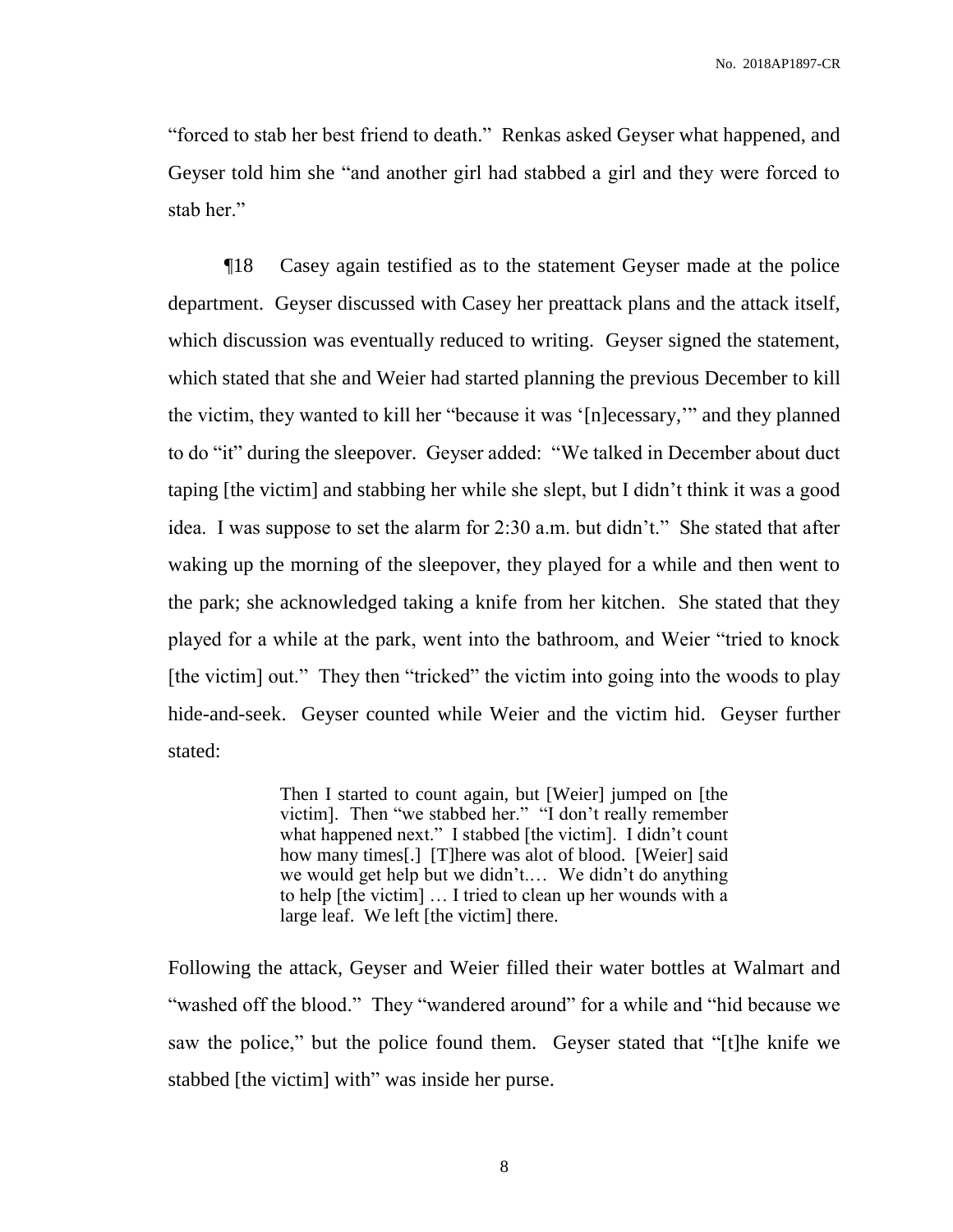¶19 The circuit court denied Geyser's suppression motion, and she eventually pled to attempted first-degree intentional homicide with the use-of-adangerous-weapon enhancer struck. Upon stipulation by the State, she was found not guilty by reason of mental disease or defect. The court committed Geyser to the custody of the department of health services for a period not to exceed forty years. Geyser appeals.

### *Discussion*

¶20 Geyser argues the circuit court erred in maintaining adult court jurisdiction and binding her over for trial and in denying her motion to suppress her statement to Casey. On the first issue, we conclude the court did not err as it properly found probable cause that Geyser committed attempted first-degree intentional homicide. As to whether the court erred in denying her suppression motion, we do not decide the issue because even if the court did err, such error was harmless in light of the overwhelming additional evidence in this case.

### Adult Court Jurisdiction

¶21 An adult criminal court in Wisconsin has exclusive original jurisdiction over a juvenile charged with first- or second-degree intentional homicide or, as in this case, attempted first-degree intentional homicide, but does not have such jurisdiction over a juvenile charged with attempted second-degree intentional homicide. *See* WIS. STAT. § 938.183(1)(am). When a juvenile is charged with any of those first three offenses, a preliminary hearing is generally held to "first determine whether there is probable cause to believe that the juvenile has committed the violation of which he or she is accused." WIS. STAT. § 970.032(1). "*If* the court does *not* make *that finding*, the court shall order that the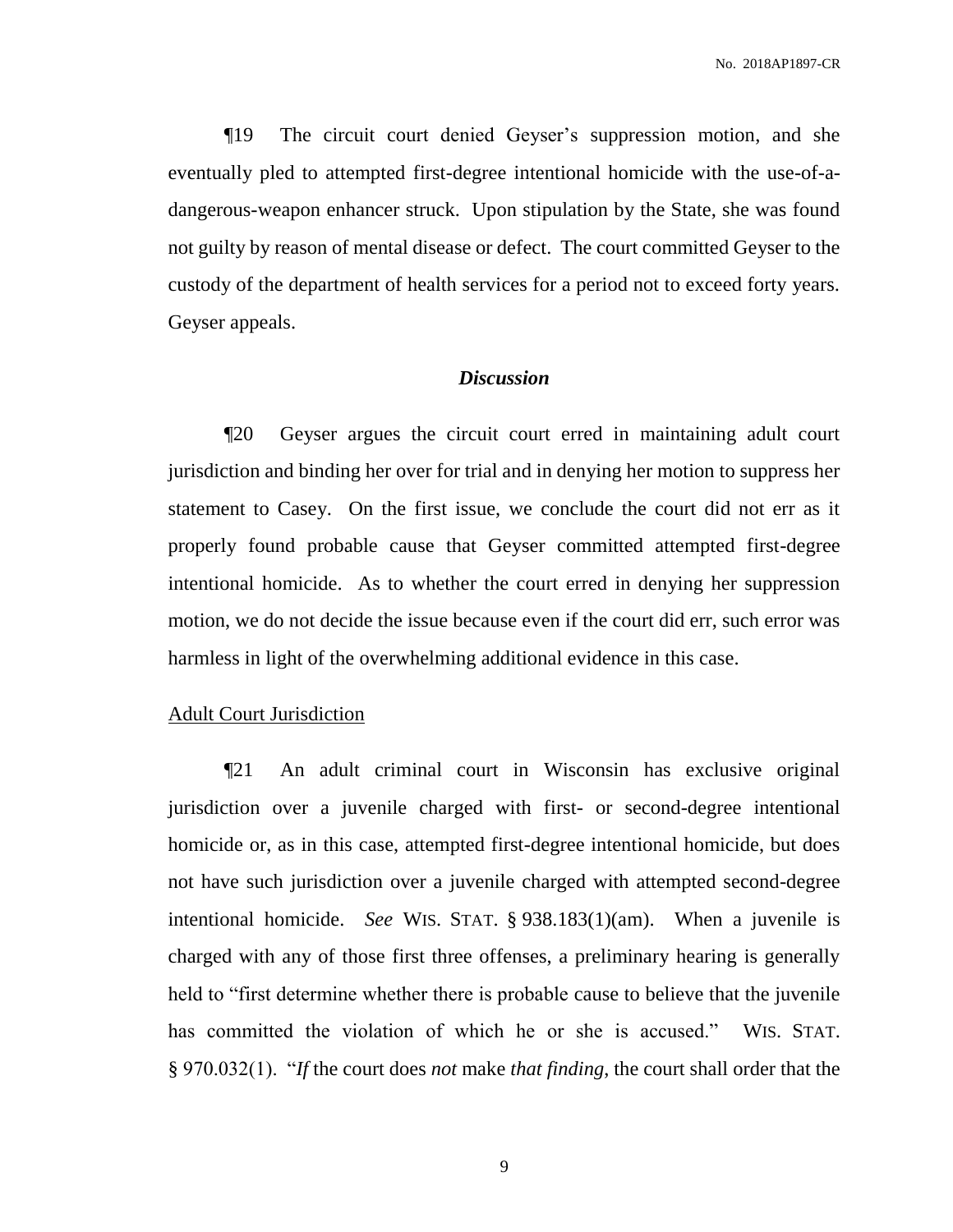juvenile be discharged," although proceedings may be brought in juvenile court. *Id.* (emphasis added).

¶22 While we review de novo whether the evidence presented at the preliminary hearing was sufficient to support the circuit court's bindover decision and maintain adult court jurisdiction, *State v. Toliver*, 2014 WI 85, ¶24, 356 Wis. 2d 642, 851 N.W.2d 251, we "will search the record for any substantial ground based on competent evidence to support" the decision. *State v. Anderson*, 2005 WI 54, ¶26, 280 Wis. 2d 104, 695 N.W.2d 731 (citation omitted).

¶23 "A preliminary hearing as to probable cause is not a preliminary trial or a full evidentiary trial on the issue of guilt beyond a reasonable doubt. It is intended to be a summary proceeding to determine essential or basic facts as to probability." *Id.*,  $\mathbb{Z}^2$ . For an adult charged in adult court, "the circuit court must 'bind a defendant over for trial when there exists a set of facts that supports'" "a believable and plausible account" or "a reasonable inference" that the defendant "probably committed a felony." *Id.*, ¶¶25, 64 (citations omitted).

¶24 In the case of a juvenile charged in adult court, however, the focus at the preliminary hearing, pursuant to WIS. STAT. § 970.032(1), is not on whether the juvenile committed "a" felony but on whether the juvenile probably committed the particular felony with which he or she is charged and which provides for the exclusive original jurisdiction of the adult court. *See Toliver*, 356 Wis. 2d 642, ¶9. "Probable cause to support a bindover exists in such a hearing when there is a reasonable probability 'that the juvenile has committed the violation of which he or she is accused under the circumstances specified in [WIS. STAT. §] 938.183(1)(a), (am), (ar), (b) or (c).'" *Toliver*, 356 Wis. 2d 642, ¶¶28, 30 (citation omitted). In this case, the court properly maintained adult-court jurisdiction and bound Geyser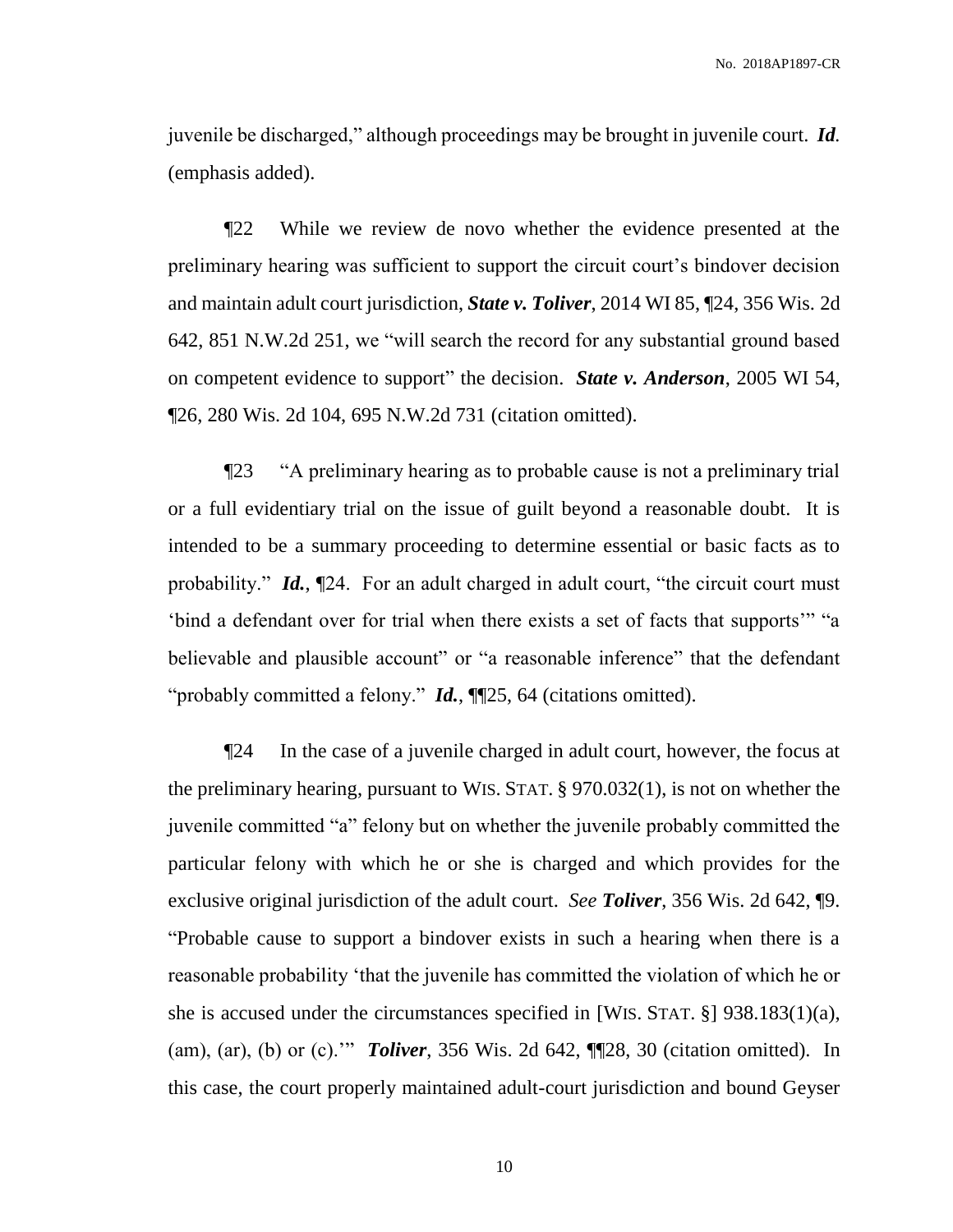over for trial as it found that the State had established probable cause that she had committed the charged adult-court-jurisdiction-conferring offense of attempted first-degree intentional homicide. That was all that was needed to maintain adult court jurisdiction and bind Geyser over for trial.

¶25 Geyser argues that the adult court "lost jurisdiction" because following the preliminary hearing, the court indicated that one of the reasons she attempted to kill the victim was her belief that if she did not do so, Slenderman would kill her or members of her family. She insists the case was thereby mitigated to attempted second-degree intentional homicide, a crime over which the adult court does not have exclusive original jurisdiction. Geyser posits that "because Wisconsin law does not require that self-defense be the sole motivation for a person's action before qualifying for the defense [of "unnecessary defensive force," WIS. STAT. § 940.01(2)(b)], the circuit court erred as a matter of law in binding her over in adult court." In brief, Geyser claims the court should have conclusively decided the mitigation question in her favor at the preliminary hearing stage, rather than allowing the matter to proceed to trial in adult court.

¶26 As previously indicated, however, "[a] preliminary hearing as to probable cause is not a preliminary trial or a full evidentiary trial on the issue of guilt beyond a reasonable doubt. It is intended to be a summary proceeding to determine essential or basic facts as to probability." *Anderson*, 280 Wis. 2d 104, ¶24 (citations omitted). And in the case of a preliminary hearing of a juvenile charged in adult court, "[p]robable cause to support a bindover exists … when there is a reasonable probability 'that the juvenile has committed the violation of which he or she is accused,'" *Toliver*, 356 Wis. 2d 642, ¶¶28, 30 (citation omitted), as the circuit court found in this case. We do not interpret the circuit court's recitation as to Geyser's motives for attacking the victim as amounting to a conclusive finding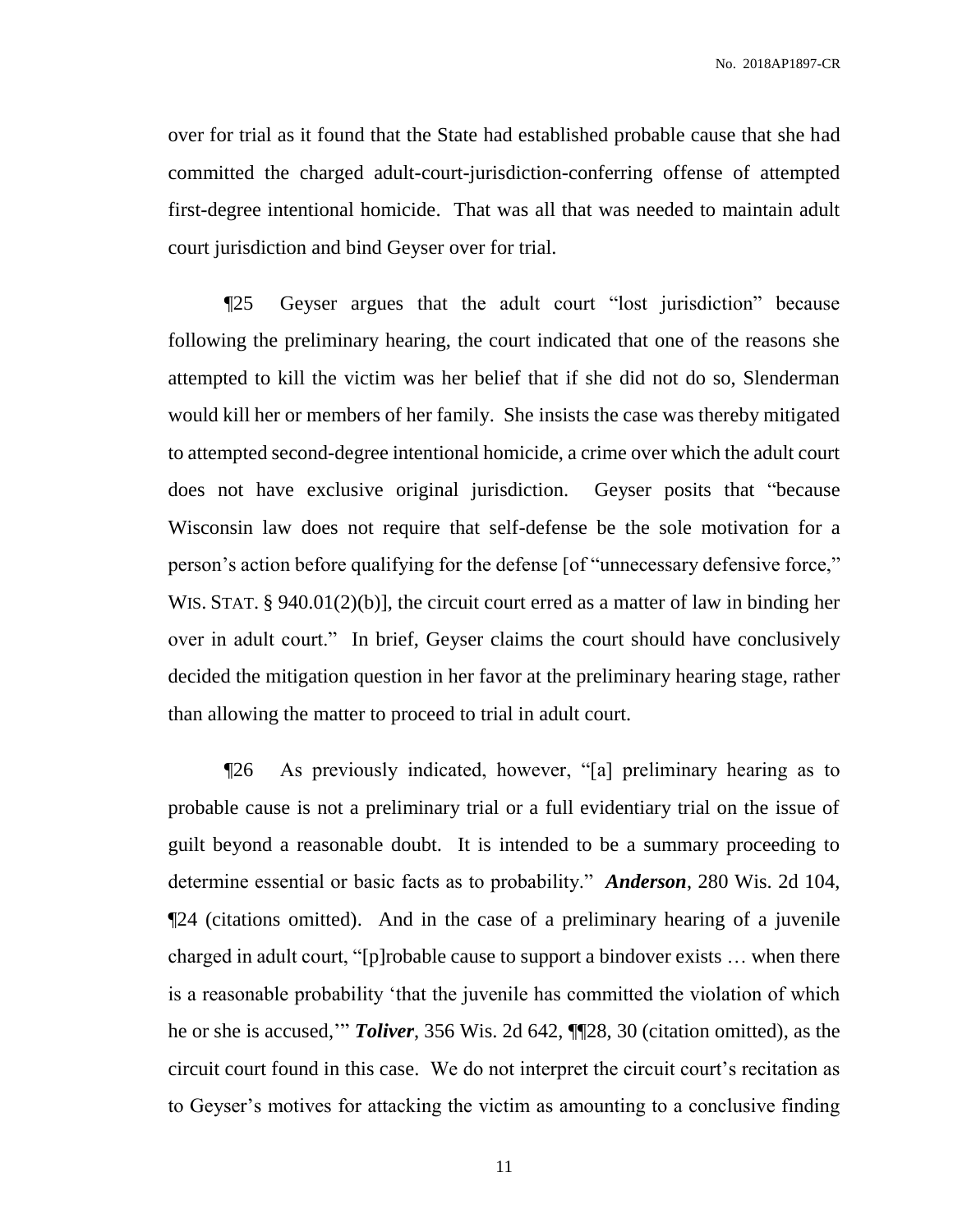that undermines, at the preliminary hearing stage, the court's unambiguous finding that probable cause existed that Geyser committed attempted first-degree intentional homicide. Even if sufficient evidence had been presented at the preliminary hearing of probable cause to *also* believe Geyser alternatively may have committed attempted second-degree intentional homicide or even if that same evidence, if presented at a trial, might have warranted a jury instruction on attempted seconddegree intentional homicide, this would not "negate" adult-court jurisdiction where, as in this case, the court specifically found probable cause of the charged jurisdiction-conferring offense. *See State v. Kleser*, 2010 WI 88, ¶65, 328 Wis. 2d 42, 786 N.W.2d 144.

¶27 The relevant Wisconsin statutes read:

[WISCONSIN STAT.] **§ 940.01 First-degree intentional homicide.**

**(1)** OFFENSES. (a) Except as provided in sub. (2), whoever causes the death of another human being with intent to kill that person or another is guilty of a Class A felony.<sup>4</sup>

….

….

 $\overline{a}$ 

**(2)** MITIGATING CIRCUMSTANCES. The following are affirmative defenses to prosecution under this section which mitigate the offense to 2nd-degree intentional homicide under [WIS. STAT. §] 940.05:

(b) *Unnecessary defensive force*. Death was caused because the actor believed he or she or another was in imminent danger of death or great bodily harm and that the force used

<sup>4</sup> Attempted first-degree intentional homicide is committed when a person attempts to cause, but does not succeed in causing, the death of someone "with intent to kill that person or another." WIS. STAT. §§ 940.01, 939.32; WIS JI—CRIMINAL 1070.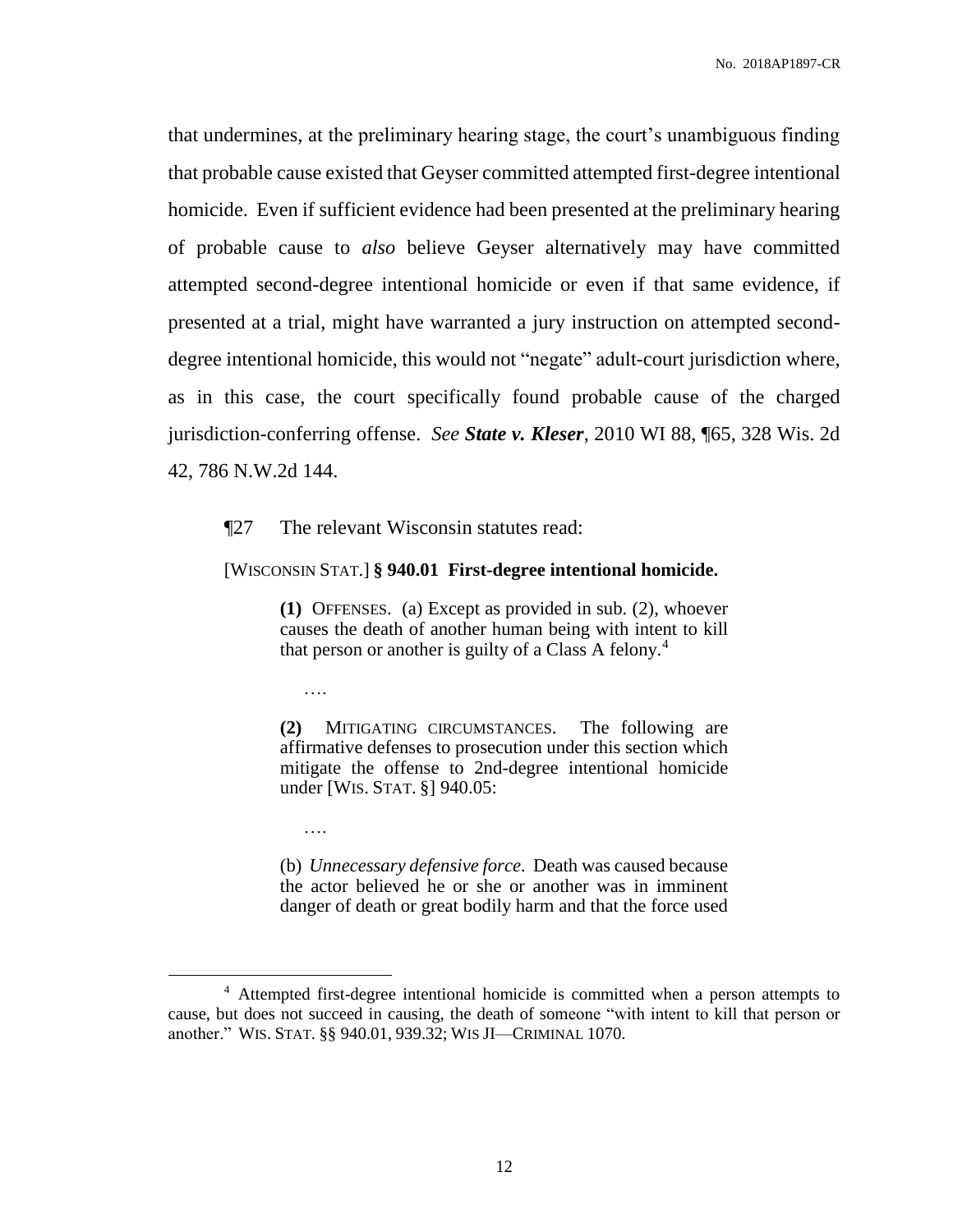was necessary to defend the endangered person, if either belief was unreasonable.

(Footnote added.)

### [WISCONSIN STAT.] **§ 938.183 Original adult court jurisdiction for criminal proceedings.**

**(1)** JUVENILES UNDER ADULT COURT JURISDICTION. Notwithstanding [WIS. STAT.  $\S$ ] 938.12(1)<sup>5</sup> and 938.18, courts of criminal jurisdiction have exclusive original jurisdiction over all of the following:

….

(am) A juvenile who is alleged to have *attempted* or committed a violation of [WIS. STAT. §] 940.01 [first-degree intentional homicide] or to have committed a violation of [WIS. STAT. §§] 940.02 or 940.05 [second-degree intentional homicide] on or after the juvenile's 10th birthday.

(Emphasis added; footnote added.)

### [WISCONSIN STAT.] **§ 970.032 Preliminary examination; juvenile under original adult court jurisdiction.**

**(1)** Notwithstanding [WIS. STAT. §] 970.03, if a preliminary examination is held regarding a juvenile who is subject to the original jurisdiction of the court of criminal jurisdiction under [WIS. STAT. §] 938.183(1), the *court shall first determine whether there is probable cause to believe that the juvenile has committed the violation of which he or she is accused* under the circumstances specified in [§] 938.183(1) … (am) …. *If* the court does *not* make *that finding*, the court shall order that the juvenile be discharged but proceedings may be brought regarding the juvenile under [WIS. STAT.] ch. 938.

(Emphasis added.)

 $\overline{a}$ 

¶28 As WIS. STAT. § 938.183(1)(am) provides, the adult court began with "exclusive original jurisdiction over" Geyser because she is a "juvenile who [wa]s alleged to have attempted ... a violation of [WIS. STAT. §] 940.01," first-degree

<sup>5</sup> WISCONSIN STAT. § 938.12 provides: "**Jurisdiction over juveniles alleged to be delinquent. (1)** IN GENERAL. The court has exclusive jurisdiction, except as provided in [WIS. STAT. §§] 938.17, 938.18, and 938.183, over any juvenile 10 years of age or older who is alleged to be delinquent."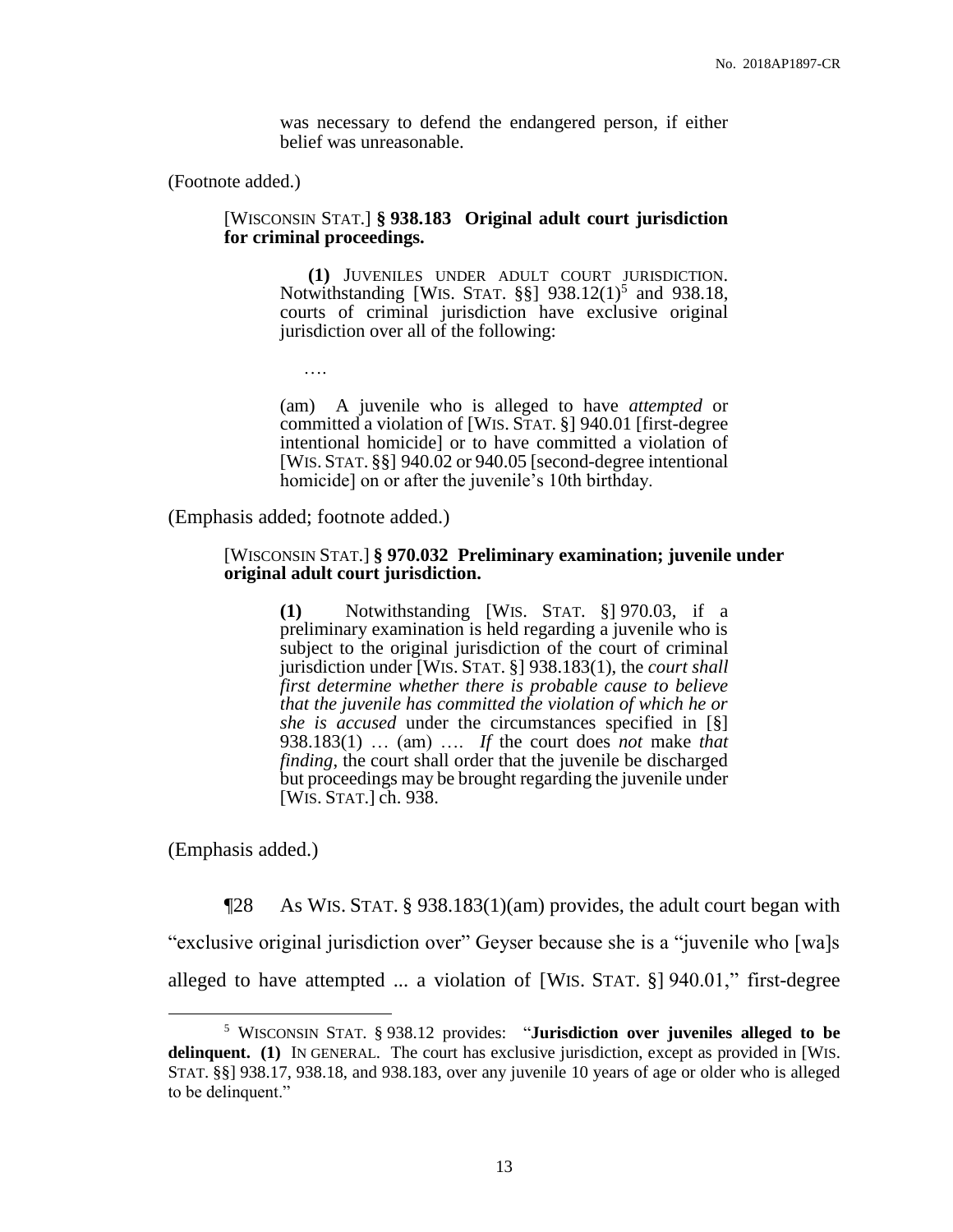intentional homicide. Pursuant to WIS. STAT. § 970.032(1), "a preliminary examination [was] held," and the adult court "first determine[d] whether there [was] probable cause to believe that [Geyser] ha[d] committed the violation of which … she [was] accused under the circumstances specified in § 938.183(1) … (am)." Thus, following the preliminary hearing, the adult court had to determine whether there was probable cause to believe Geyser had committed attempted first-degree intentional homicide.

¶29 The next sentence of WIS. STAT. § 970.032(1) is key: "*If* the court does *not* make *that finding*, the court shall order that the juvenile be discharged." (Emphasis added.) Thus, under the plain language of § 970.032, even if there was evidence presented at the preliminary hearing supporting attempted second-degree intentional homicide, the adult court was not required to order Geyser discharged so long as it also found probable cause that she committed attempted first-degree intentional homicide. *See Kleser*, 328 Wis. 2d 42, ¶57. But, again, the adult court did specifically find probable cause that she committed attempted first-degree intentional homicide.

¶30 Geyser asserts that to maintain adult court jurisdiction and bind her over for trial, the State had the burden to "disprove" at the preliminary hearing her affirmative defense of unnecessary defensive force. In support of this assertion, she cites to WIS. STAT. § 970.032(1) and our supreme court's decisions in *State v. Head*, 2002 WI 99, 255 Wis. 2d 194, 648 N.W.2d 413, and *Toliver*, 356 Wis. 2d 642. These authorities do not support her assertion and do not otherwise aid her.

¶31 WISCONSIN STAT. § 970.032(1) in no way supports Geyser's assertion that the State bore such a burden. There is simply nothing in that statutory provision that can be interpreted as requiring the State to disprove Geyser's affirmative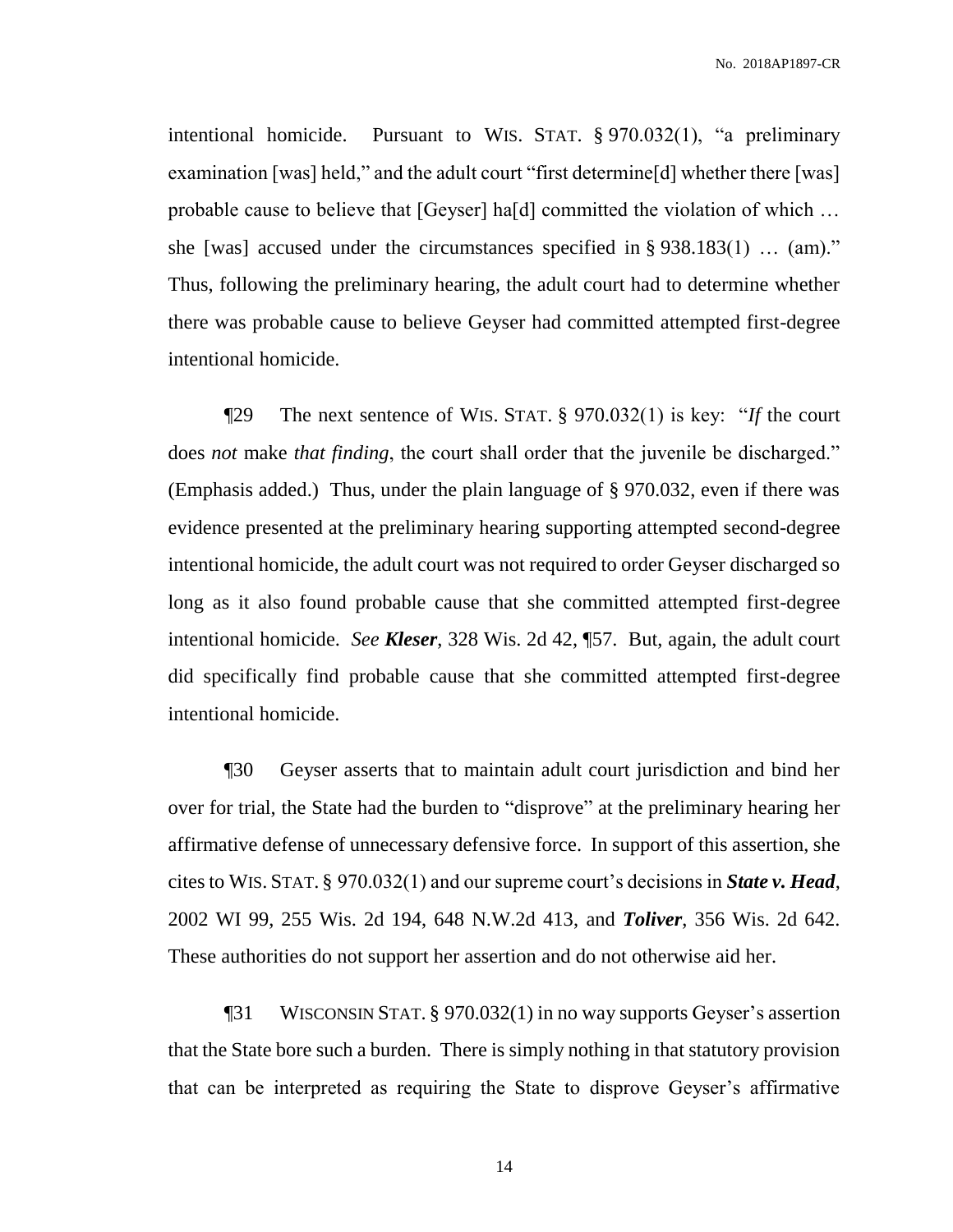defense in order for the adult court to maintain jurisdiction and bind her over for trial. Looking next to *Head*, we see that that case had nothing to do with preliminary hearings or even juveniles, much less exclusive original jurisdiction of an adult court over a juvenile. Rather, *Head* dealt with the admission of evidence related to perfect and imperfect self-defense (unnecessary defensive force) at a *jury trial* and submission of an instruction on those affirmative defenses to the jury. *Head*, 255 Wis. 2d 194,  $\P$ 2, 69. As our supreme court has repeatedly stated, however, a preliminary hearing "is not a preliminary trial or a mini-trial." *State v. O'Brien*, 2014 WI 54, ¶47, 354 Wis. 2d 753, 850 N.W.2d 8. *Head* too is not helpful to Geyser.

### ¶32 Regarding *Toliver*, Geyser writes:

In *Toliver*, the supreme court upheld the adult-court bindover of a child charged with attempted first-degree intentional homicide specifically because he "did not introduce any evidence to support a reduced charge" at his preliminary hearing. *Toliver* pointedly cautioned that its outcome may have been "different" if the child "had introduced *evidence of mitigating circumstances* to support a charge that was *not consistent with* the exclusive original jurisdiction of the adult court." If Toliver had asserted a mitigation defense, wrote the court, "it would be difficult" to affirm the bindover.

Geyser's cherry picking of *Toliver* quotes is misleading absent the context in which the court made the quoted statements. *Toliver* provides Geyser no support.

¶33 The issue in *Toliver* was whether the record demonstrated that the circuit court had in fact made the required specific finding of probable cause to believe juvenile Toliver had committed the charged adult-court-jurisdictionconferring offense of attempted first-degree intentional homicide. *Toliver*, 356 Wis. 2d 642, ¶¶3-4. The issue arose because the court failed to reference that specific offense in its ruling but instead merely stated that "there is probable cause to believe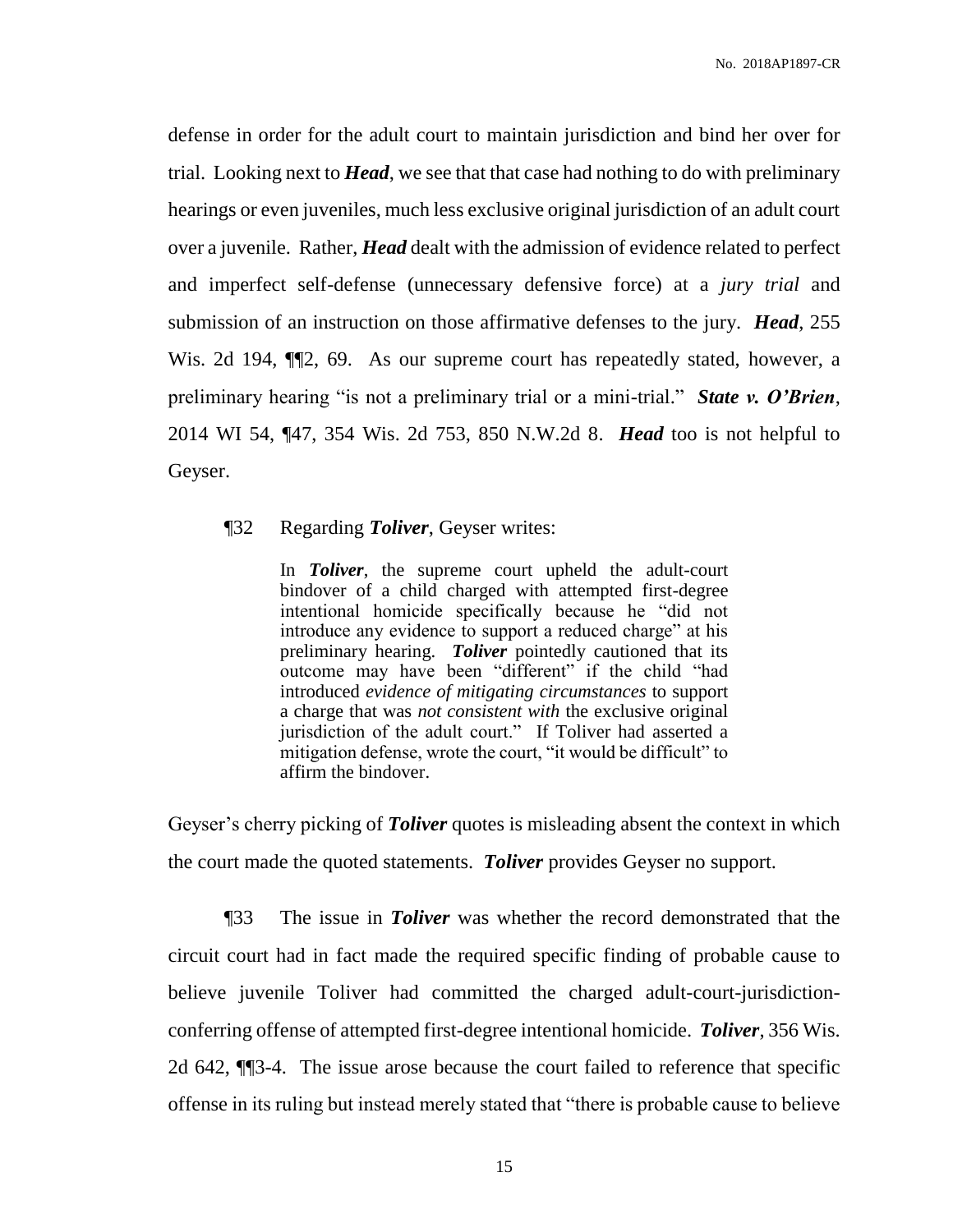*a* felony has been committed." *Id.*, ¶4 (emphasis added). Despite the court using the general "a felony" language utilized at preliminary hearings of adults in adult court, our supreme court determined from the totality of the record that the court implicitly had made the specific finding of probable cause to believe Toliver had committed attempted first-degree intentional homicide. *Id.*, ¶¶34, 36. The *Toliver* court made this determination because it was "abundantly clear from the transcript of the preliminary hearing that there was probable cause to believe Toliver attempted first-degree intentional homicide," "attempted first-degree intentional homicide was the only felony charged in the complaint," and "Toliver did not introduce any evidence to support a reduced charge." *Id.*, ¶32.

¶34 The *Toliver* court did comment, as Geyser indicates, that "[t]his might be a different case if Toliver had introduced evidence of mitigating circumstances to support a charge that was not consistent with the exclusive original jurisdiction of the adult court." *See id.*, ¶34. But the court appears to only have stated this because if there had been an alternative nonadult-court-jurisdiction-conferring felony placed in question during the preliminary hearing "it would [have been] difficult to say that [the circuit court] found probable cause for attempted firstdegree intentional homicide *without saying more*" than just that it found probable cause to believe Toliver had committed "a" felony. *See id.* (emphasis added). It would have been "difficult to say" of course because a question would then have existed as to whether the court's "a felony" finding referred to the charged adultcourt-jurisdiction-conferring felony (attempted first-degree intentional homicide) or the nonjurisdiction-conferring felony placed in issue during the hearing. Consistent with our earlier point that the adult court only loses jurisdiction if it does not find probable cause of the charged adult-court-jurisdiction-conferring offense, the *Toliver* court added, "[t]his *would* be a different case if the judge had *specifically*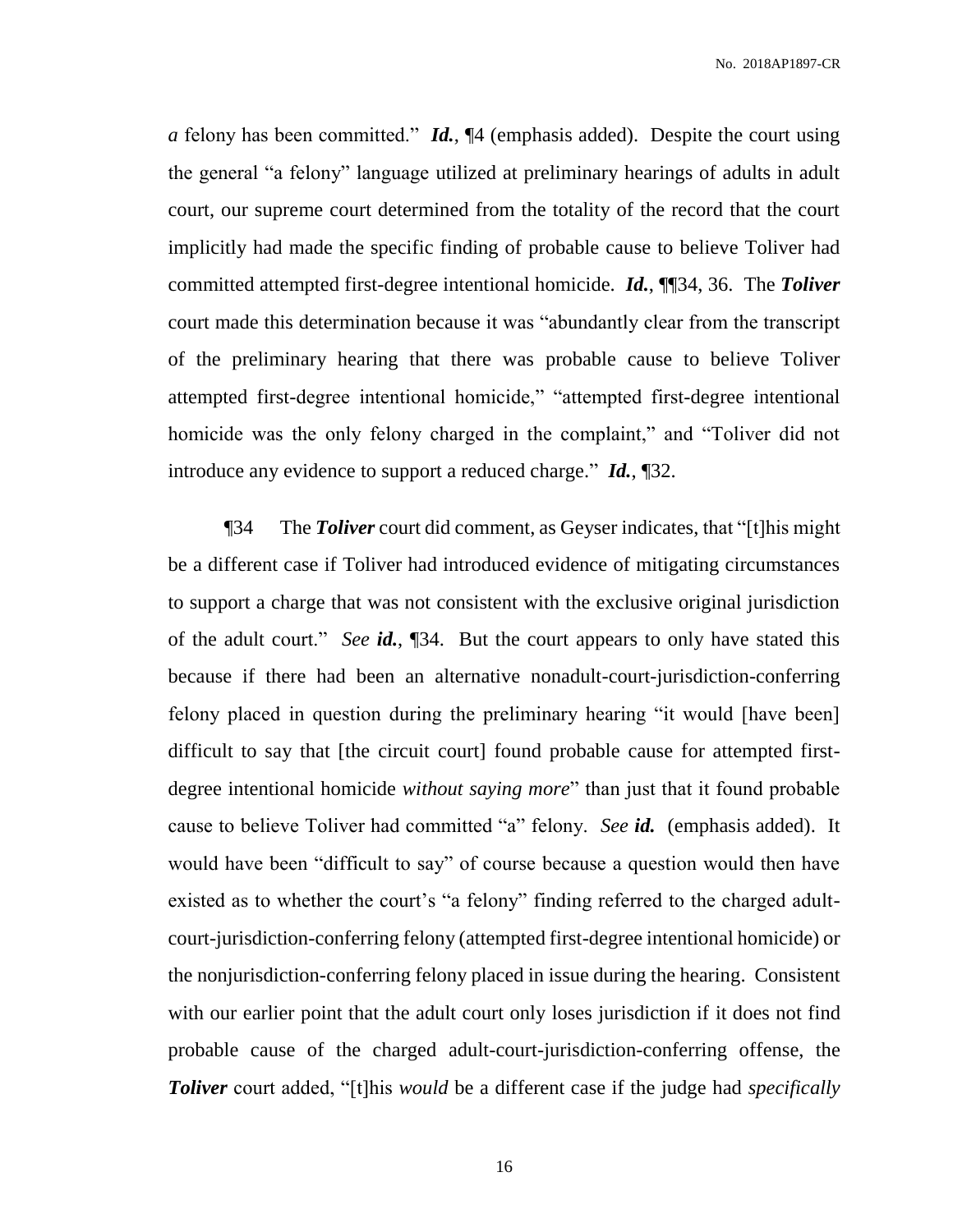*stated* that he did *not* find probable cause to believe Toliver committed attempted first-degree intentional homicide." *See id.* (emphasis added). In the case now before us, the circuit court made no such statement, but instead said just the opposite—that it *did* find probable cause that Geyser committed attempted first-degree intentional homicide.

¶35 Geyser also directs our attention to our supreme court's decision in *Kleser*, 328 Wis. 2d 42. Rather than aiding her, however, *Kleser* supports the conclusion that the circuit court did not err in declining to discharge Geyser from adult court.

¶36 As indicated, the plain language of WIS. STAT. § 970.032(1) states, "*If* the court does *not* make [the finding that 'there is probable cause to believe that the juvenile has committed the violation of which he or she is accused'], the court shall order that the juvenile be discharged." (Emphasis added). This language is echoed by *Kleser*.

¶37 While the charge against juvenile Kleser was first-degree intentional homicide, the *Kleser* court also discussed the application of WIS. STAT. § 970.032(1) to a hypothetical situation of a juvenile charged with first-degree *reckless* homicide, WIS. STAT. § 940.02(1). *Kleser*, 328 Wis. 2d 42, ¶¶2, 16, 64. Like the attempted first-degree intentional homicide charge at issue in the case now before us, first-degree reckless homicide is one of the offenses that confers exclusive original adult court jurisdiction over a juvenile under WIS. STAT. § 938.183(1)(am). Also, like attempted second-degree intentional homicide, second-degree reckless homicide, WIS. STAT. § 940.06, does *not* confer such jurisdiction.

¶38 The *Kleser* court explained that in a situation in which the State charges a juvenile with first-degree reckless homicide,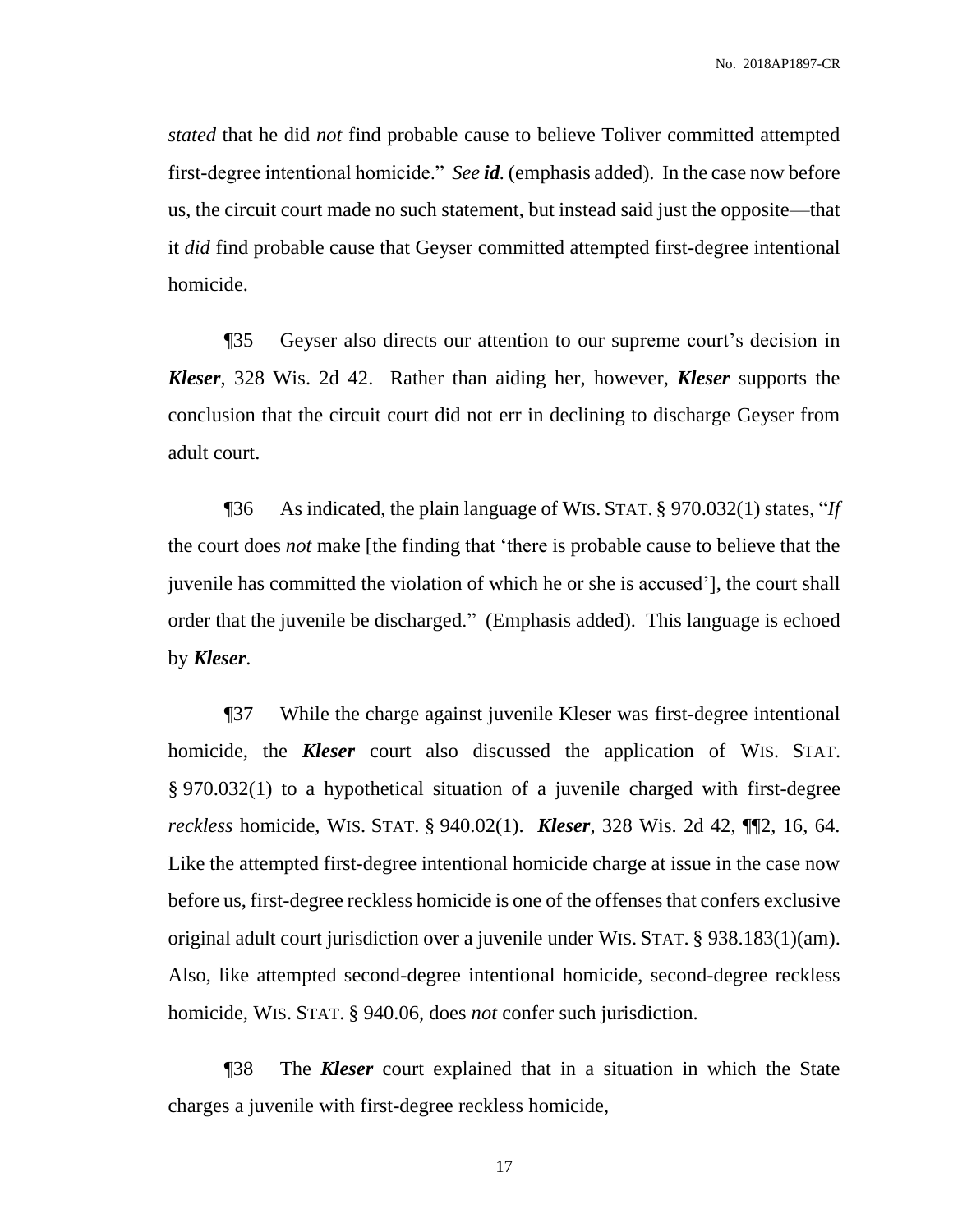*if* the court were to find probable cause to believe that the juvenile violated [WIS. STAT.] § 940.06 [second-degree reckless homicide] *but not* [WIS. STAT.] § 940.02 [firstdegree homicide], [WIS. STAT. § 970.032(1)] would require the court to 'order that the juvenile be discharged' … *because* the court did *not* find probable cause for 'the violation' charged [first-degree reckless homicide] and the state could not amend the charge [to second-degree reckless homicide] and still qualify [for adult court jurisdiction] under [WIS. STAT.] § 938.183(1)(am).

*Kleser*, 328 Wis. 2d 42, ¶64 (emphasis added). Thus, *Kleser* confirms what WIS. STAT. § 970.032(1) says—that for the adult court to lose jurisdiction based upon a preliminary hearing, the court would have to fail to find probable cause to believe the defendant committed the specific adult-court-jurisdiction-conferring offense with which he or she is charged. Again, in the case now before us, the circuit court *did* find probable cause to believe Geyser committed attempted firstdegree intentional homicide and the evidence at the preliminary hearing unquestionably supports that finding.

¶39 For the foregoing reasons, we conclude the adult court did not err in maintaining jurisdiction over Geyser and binding her over for trial.<sup>6</sup>

<sup>6</sup> We further note that WIS. STAT. § 940.01(2)(b), "Unnecessary defensive force," the mitigation defense relied upon by Geyser, requires a finding that the actor not only believed he or she or another was in danger of death or great bodily harm, but also that the actor believed such danger was "imminent." Although neither party discusses the impact of this word for this case, based upon the evidence that Geyser and Weier planned the attack for months, specifically chose Geyser's birthday sleepover as the occasion to commit the attack, contemplated the various manners of attack, and deliberately delayed the attack for subsequent opportunities, a reasonable fact finder could certainly conclude that when Geyser attacked the victim, she did not do so because she believed she was in *imminent* danger of death or great bodily harm. We note that the adult court's findings following the preliminary hearing did *not* include a finding that Geyser attacked the victim because of a belief she or others were in *imminent* danger of death or great bodily harm from Slenderman.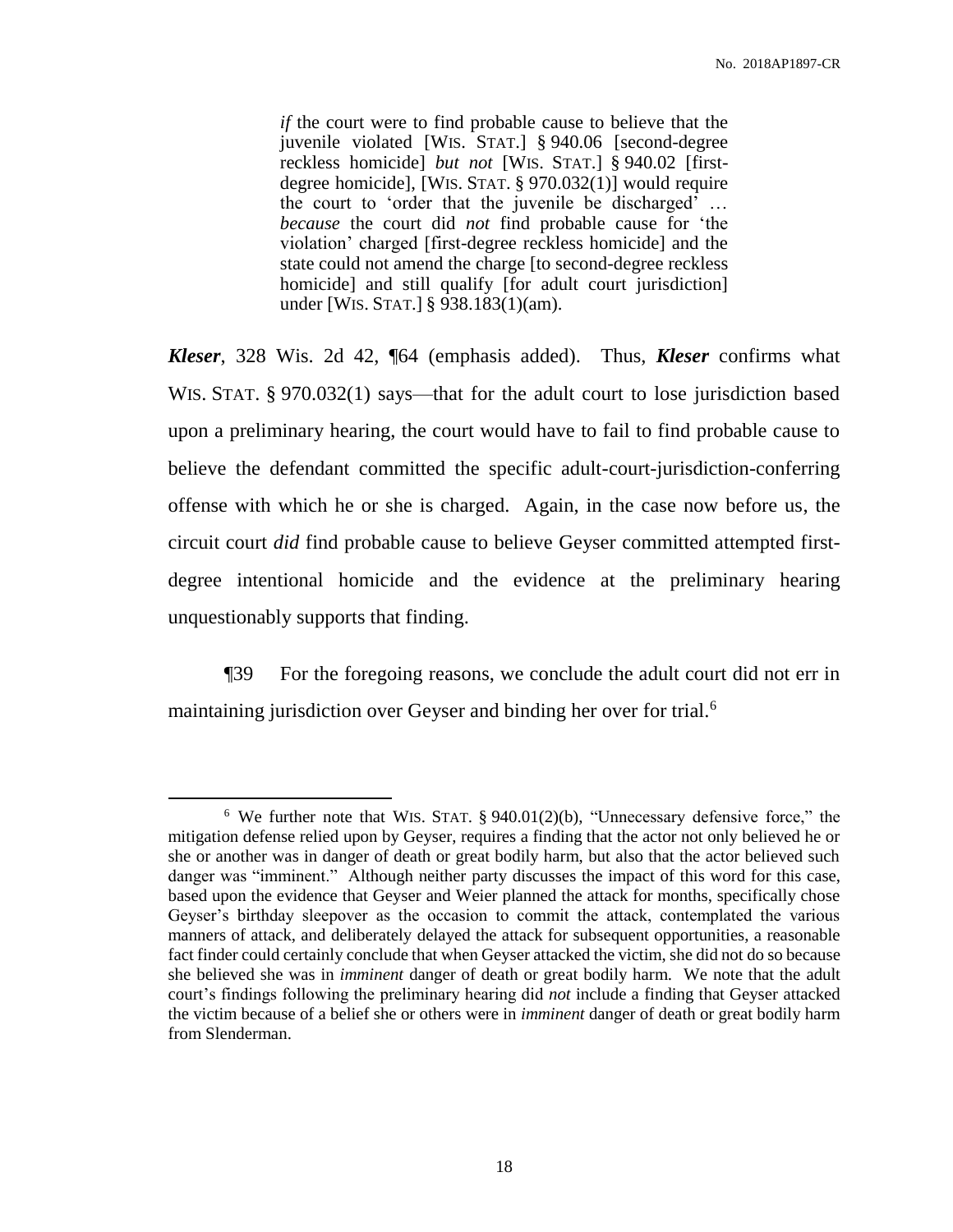# Failure to Suppress Geyser's Custodial Statement

 $\overline{a}$ 

¶40 Geyser insists the circuit court erred in denying her motion to suppress the incriminating custodial statement she made to Casey. She contends that due to her young age and mental state at the time, the waiver of her *Miranda* rights was not knowing, intelligent and voluntary. We need not determine whether the court erred in declining to suppress this statement because even if it did, such error was harmless as we are convinced beyond a reasonable doubt that even if the statement had been suppressed, it would have made no difference.<sup>7</sup>

¶41 Before we may hold that a federal constitutional error is harmless, the beneficiary of the error, here the State, must prove "beyond a reasonable doubt that

 $7$  Geyser contends it is inappropriate to apply the harmless error test in a case, such as this one, where the matter is resolved by a plea as opposed to a trial. Our supreme court, however, has shown that we may apply the harmless error test in the context of a plea. *See State v. Armstrong*, 223 Wis. 2d 331, 335-36, 588 N.W.2d 606, *modified*, 225 Wis. 2d 121, 591 N.W.2d 604 (1999) (applying the harmless error test to a situation, similar to the one now before us, in which the defendant pled and thereafter appealed the circuit court's earlier denial of his suppression motion challenging an incriminating statement based on alleged *Miranda* violations); *see also State v. Rockette*, 2005 WI App 205, ¶25, 287 Wis. 2d 257, 704 N.W.2d 382; *State v. Semrau*, 2000 WI App 54, ¶¶21-22, 233 Wis. 2d 508, 608 N.W.2d 376. While Geyser makes additional arguments related to the applicability of the harmless error test, those arguments are undeveloped, and thus we do not address them. *See ABKA Ltd. P'ship v. Board. of Review*, 231 Wis. 2d 328, 349 n.9, 603 N.W.2d 217 (1999).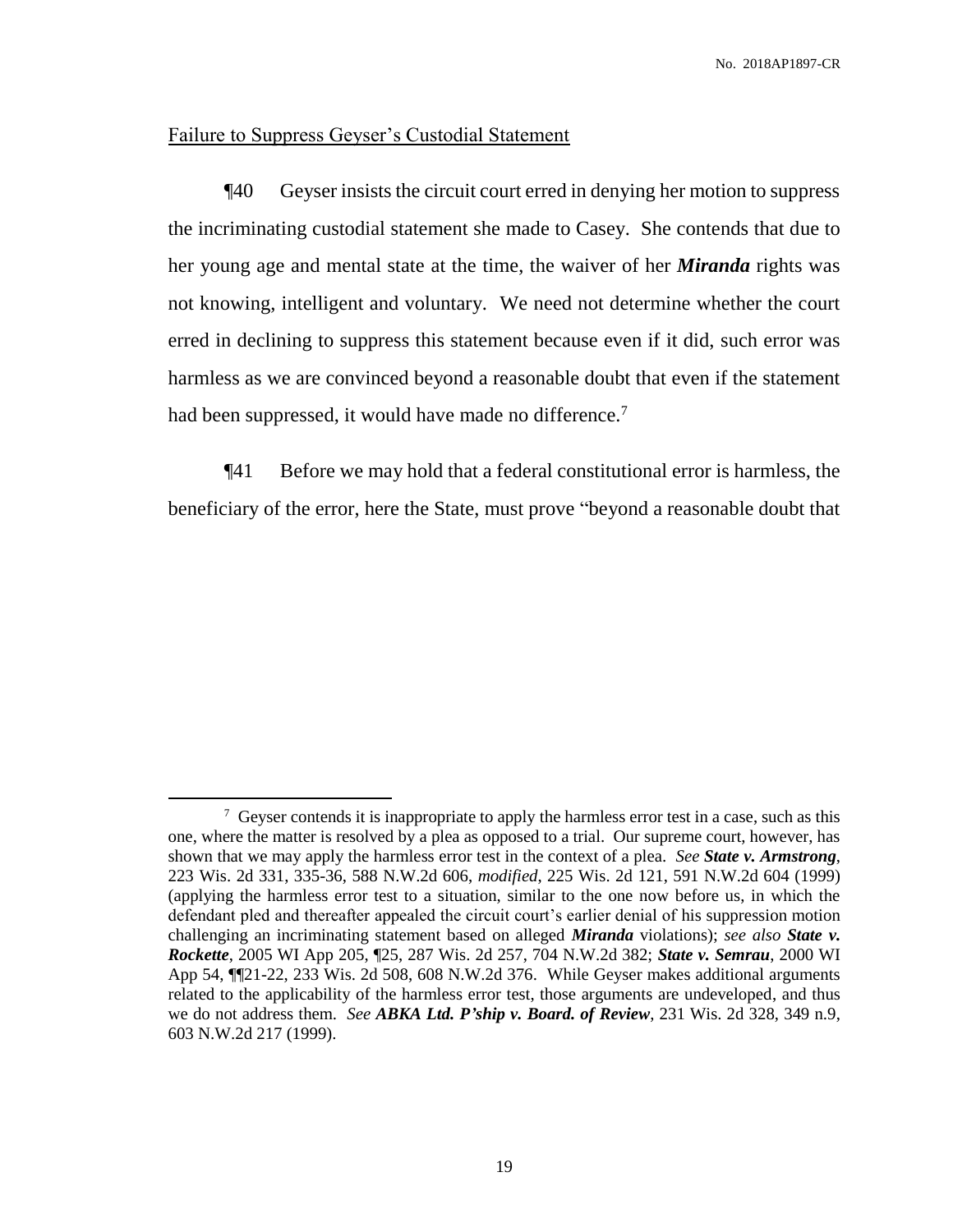the error complained of did not contribute to the [result]."<sup>8</sup> *See State v. Rockette*, 2005 WI App 205, ¶26, 287 Wis. 2d 257, 704 N.W.2d 382 (alteration in original; citation omitted); *State v. Hale*, 2005 WI 7, ¶60, 277 Wis. 2d 593, 691 N.W.2d 637.

¶42 As detailed earlier, accomplice Weier provided a statement to Trussoni that explained Geyser and Weier's months-long planning to kill the victim, as well as the details of their efforts to execute such a plan in conjunction with the birthday sleepover. According to Weier's statement, Geyser told Weier they needed to kill the victim to become "proxies" of Slenderman, originally planned for them to stab the victim in the neck in the middle of the night so she would "bleed out," took a knife from her home for the trip all three took to the park, and showed Weier the knife on the way to the park. Weier described how, once in the bathroom at the park, Geyser grabbed the victim's arms from behind in anticipation of Weier attacking the victim. Weier explained how all three subsequently began to play hide-and-seek before Geyser, signaled by Weier, began to repeatedly stab the defenseless and unsuspecting victim. Weier stated that they then left the victim in the woods, and as they walked from the area, Geyser told Weier that she believed

<sup>&</sup>lt;sup>8</sup> Wisconsin's appellate courts at times have utilized differing terminology when considering harmless error in the context of a plea. *See Armstrong*, 223 Wis. 2d 331, ¶60 ("no reasonable *possibility* that a different result would have been reached" (emphasis added)); *Semrau*, 233 Wis. 2d 508, ¶26 ("no reasonable *probability* that, but for the trial court's failure to suppress the disputed evidence, Semrau would have refused to plead and would have insisted on going to trial" (emphasis added)); *Rockette*, 287 Wis. 2d 257, ¶26 ("An error is harmless if the beneficiary of the error proves *beyond a reasonable doubt* that the error complained of did not contribute to the [result]." (emphasis added) (citing *State v. Hale*, 2005 WI 7, ¶60, 277 Wis. 2d 593, 691 N.W.2d 637)). In the case now before us, we use the "beyond a reasonable doubt" standard because both parties refer to it and because we applied this standard more recently in *Rockette*, utilizing it in a plea context and adapting it from *Hale*, which was issued subsequent to *Armstrong*. This is an area of the law, however, in which the bench, bar and public could benefit from a clear and definitive articulation from the Wisconsin Supreme Court as to the proper standard to use in situations where harmless error is asserted in the context of a defendant having entered a plea.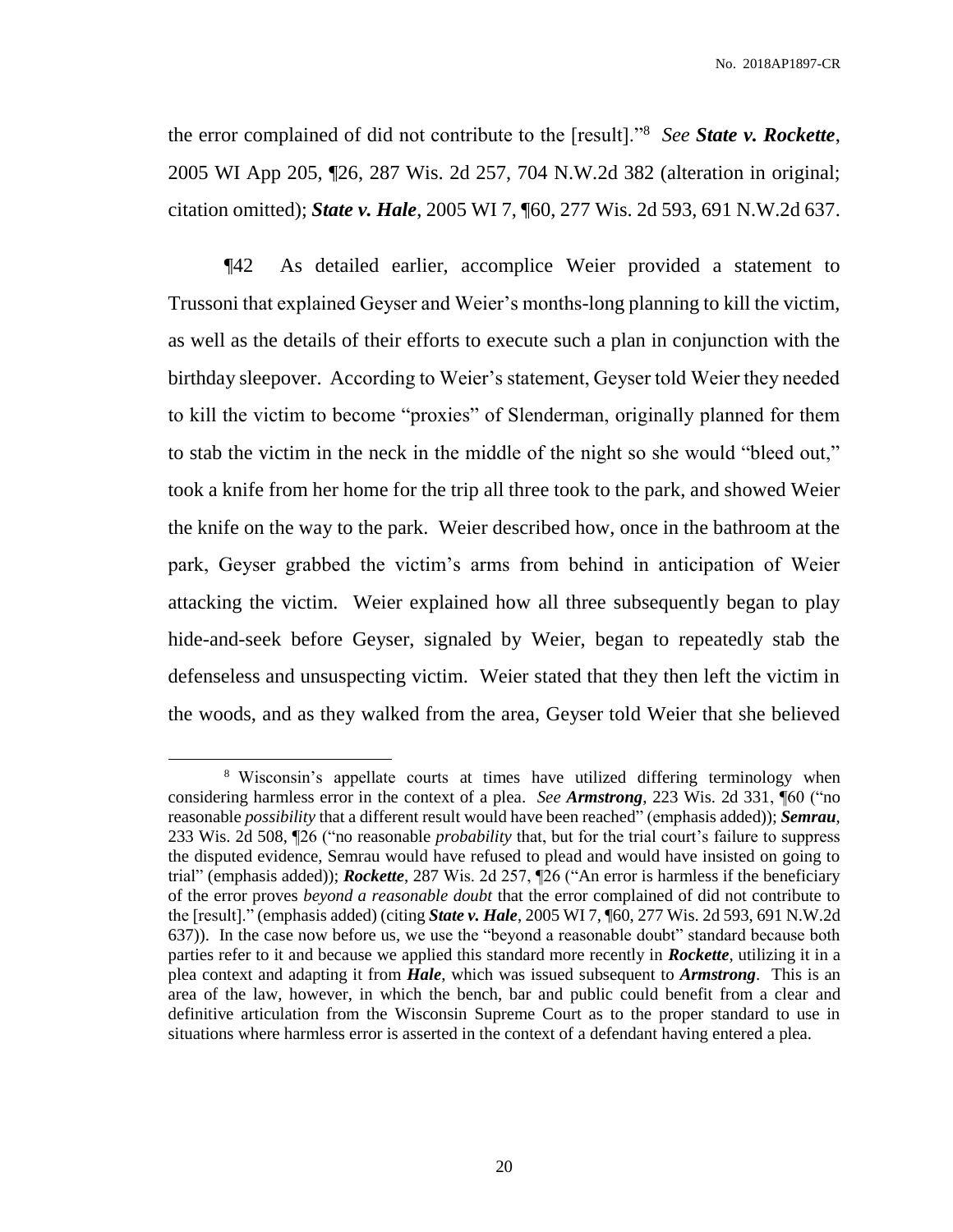she stabbed the victim seventeen times. Weier's statement was similar to Geyser's statement to Casey in almost all key respects related to the planning and execution of the attack on the victim, except that Geyser's statement tended to minimize her own involvement in the attack and place more of the blame onto Weier.<sup>9</sup>

¶43 We also see no reason why the victim, having survived the attack, would not present testimony at trial similar to the statement she provided to Fisher a week after the attack. According to Fisher's testimony at the preliminary hearing, the victim told Fisher that she had attended the birthday sleepover with Geyser and Weier. After breakfast, Geyser suggested they go to the park and packed food as well as pictures, which the victim believed was unusual for simply going to the park. The victim provided details similar to Weier's as to the unusual conduct of Weier and Geyser in the park bathroom and also told Fisher that Geyser locked the door to a stall when all three were in it, held back the victim's arms, and said to Weier, "I thought we agreed you were going to do this" and then "I need to talk to you in the next stall." The victim informed Fisher that Geyser subsequently suggested they take a walk in the woods, and when they were playing hide-and-seek, Geyser sat on the victim, whispered, "I'm so sorry," and then repeatedly stabbed the victim while pushing her down.

¶44 If Geyser had taken the case to trial, Renkas would also be expected to provide testimony similar to the testimony he provided at the hearing on Geyser's suppression motion. Renkas testified that he located Geyser a few hours after the attack. When he asked Geyser if she "had anything that would hurt [him], sharp

<sup>&</sup>lt;sup>9</sup> Despite the State referencing the importance of Weier's statement in its harmless-error discussion of the response brief, Geyser makes no effort in her reply brief to suggest this statement, which was against Weier's own penal interest, would not have been presented to the jury if Geyser had taken this case to trial.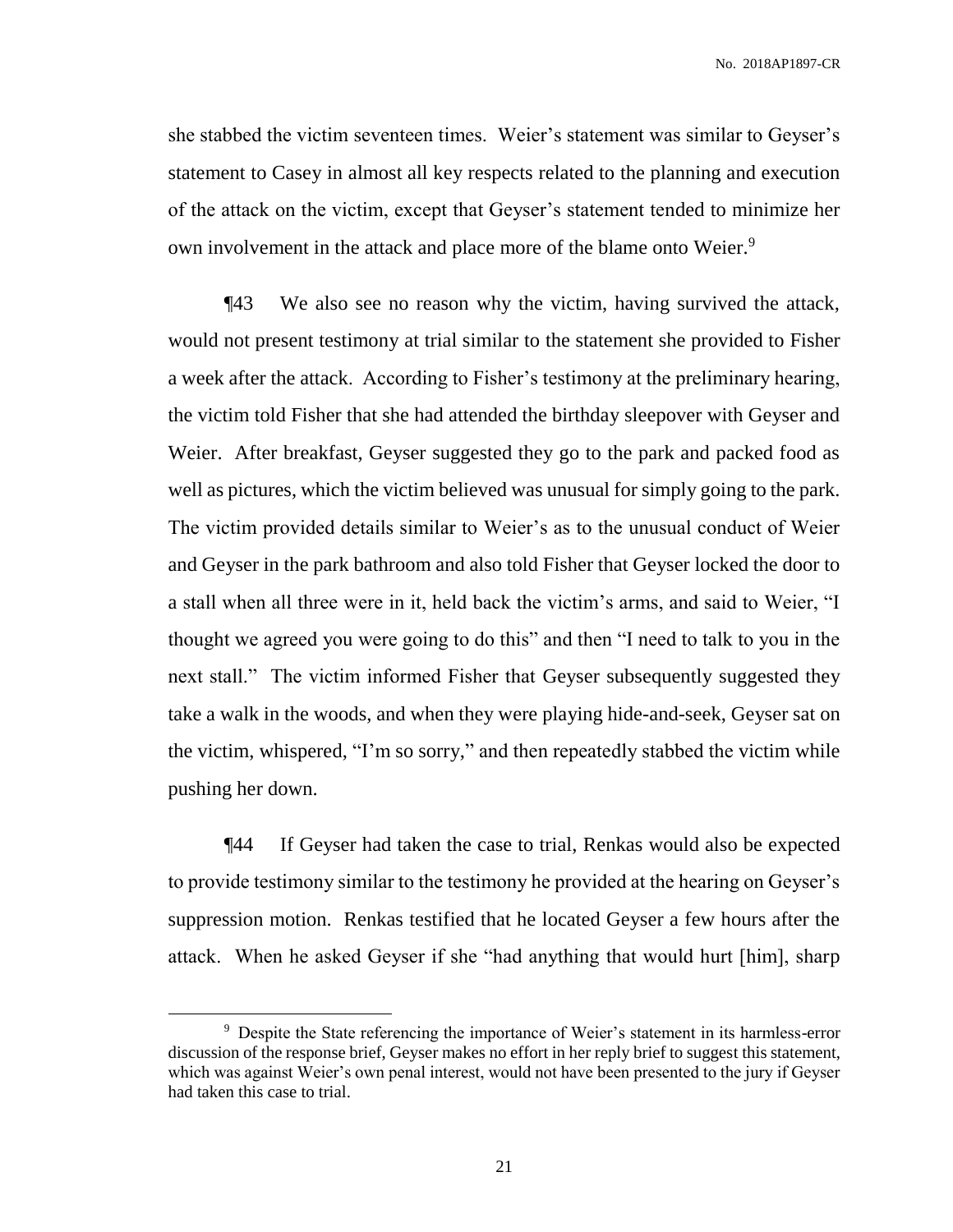edges, needles, knives, et cetera," she told him there was a knife in her purse. When Renkas asked Geyser where the blood on her clothes came from, she responded that "she was forced to stab her best friend to death." In response to follow-up by Renkas, Geyser "said that she had a sleepover … and her and another girl had stabbed a girl and they were forced to stab her."

¶45 The State would almost certainly also call preliminary hearing witness Grunke as a trial witness. Grunke testified that the day of the attack, she processed Geyser into the juvenile detention center, and when Grunke asked Geyser if she "planned to do anything to end her life," Geyser responded, "not mine, no, not mine." Geyser indicated she was referring to her "best friend," but added, "well, she was my best friend … [s]he hates me now, but it had to be done." Geyser also told Grunke that she had started planning to kill her best friend as early as December 2013.

¶46 Even without the admission at a trial of Geyser's statement to Casey, the evidence of Geyser's guilt for the charged offense of attempted first-degree intentional homicide as a party-to-the-crime would be overwhelming. While Geyser's own statement to Casey contained significant incriminating admissions, all the key details confirming Geyser's guilt would be provided and corroborated through the other witnesses identified above.

¶47 Geyser claims the denial of her suppression motion was not harmless because "[w]ith the admission of [her] statement, a guilty verdict was a foregone conclusion." She strains: "With her statement suppressed, she may have avoided liability altogether," "convinced the jury to convict her of a lesser offense," or "likely … negotiated a more favorable resolution with the State." (Emphasis omitted.) Geyser relies upon general research about the significant inculpating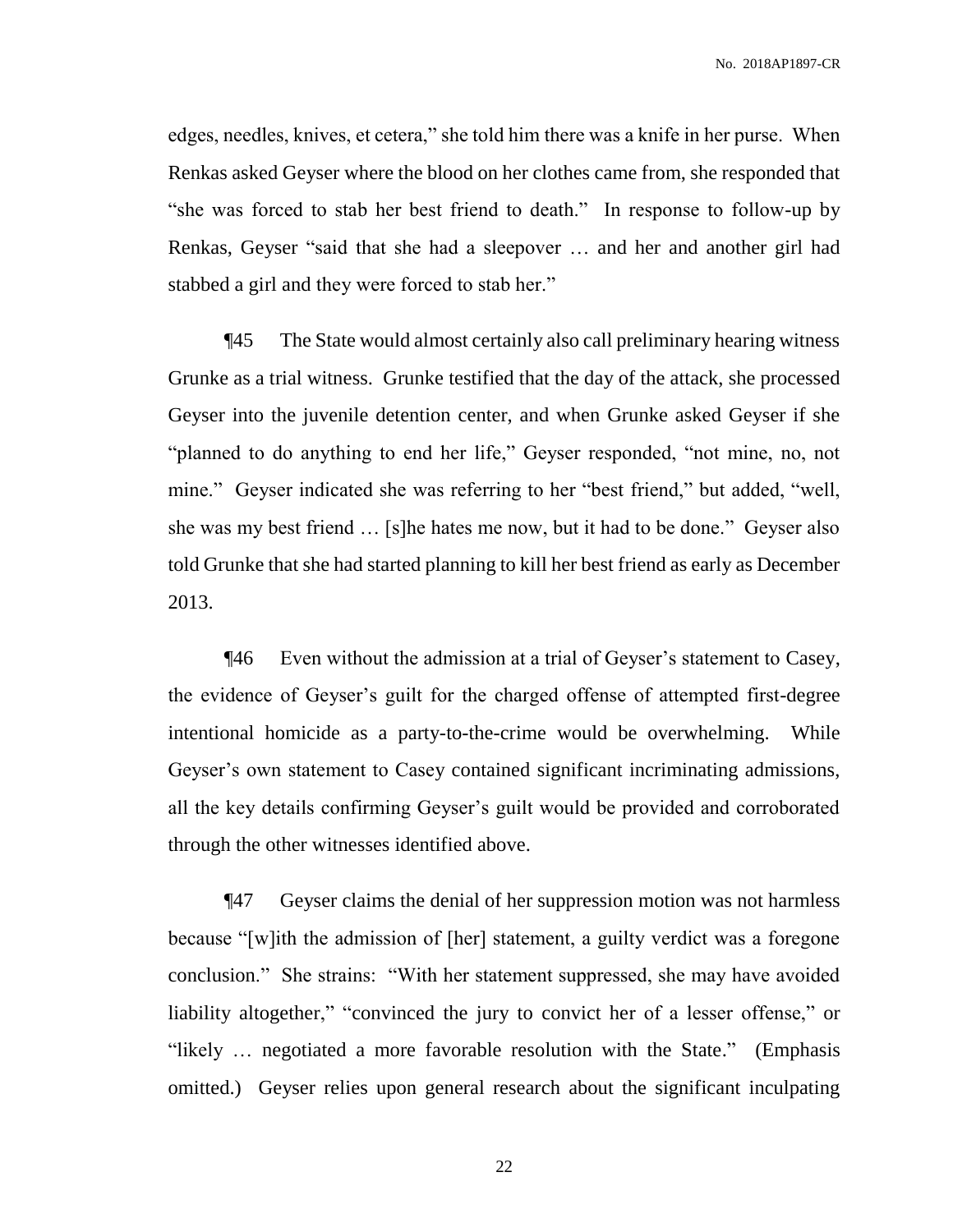strength of a defendant's own confession. She makes no attempt, however, to discuss the overwhelming strength of the State's other evidence in this case, including her own incriminating comments to other officers besides Casey.

¶48 We fail to see—and Geyser provides us with no suggestion as to how—in light of the additional overwhelming and unchallenged evidence, the suppression of her statement to Casey could have produced any of the results she posits. The suggestion she may have "avoided liability altogether" is utter folly. And, she does not even attempt to suggest what "lesser offense" she might have been convicted of or how it is she might have been acquitted of attempted firstdegree intentional homicide yet convicted of such a lesser offense. If she is referring to the possibility she could have been acquitted at trial of attempted first-degree intentional homicide, yet convicted of attempted second-degree intentional homicide, she completely fails to explain how such a better result might have come about simply due to suppression of her statement to Casey, in light of her incriminating comments to other officers, the victim's statement, and Weier's detailed statement mirroring Geyser's in all key respects. She fails to develop any of her speculative theories, and we are unable to envision how they might play out as she theorizes.There is nothing to suggest the case against Geyser for attempted first-degree intentional homicide would have been less likely to prevail at trial—or would have been stronger for Geyser to negotiate a better plea deal—if the circuit court had suppressed her statement to Casey.<sup>10</sup> The State has met its burden to show beyond a reasonable doubt that the denial of Geyser's motion to suppress this statement was harmless.

<sup>&</sup>lt;sup>10</sup> Indeed, Geyser's statement to Casey appears to be the only statement which tended to minimize, albeit only slightly, Geyser's role in the attack.